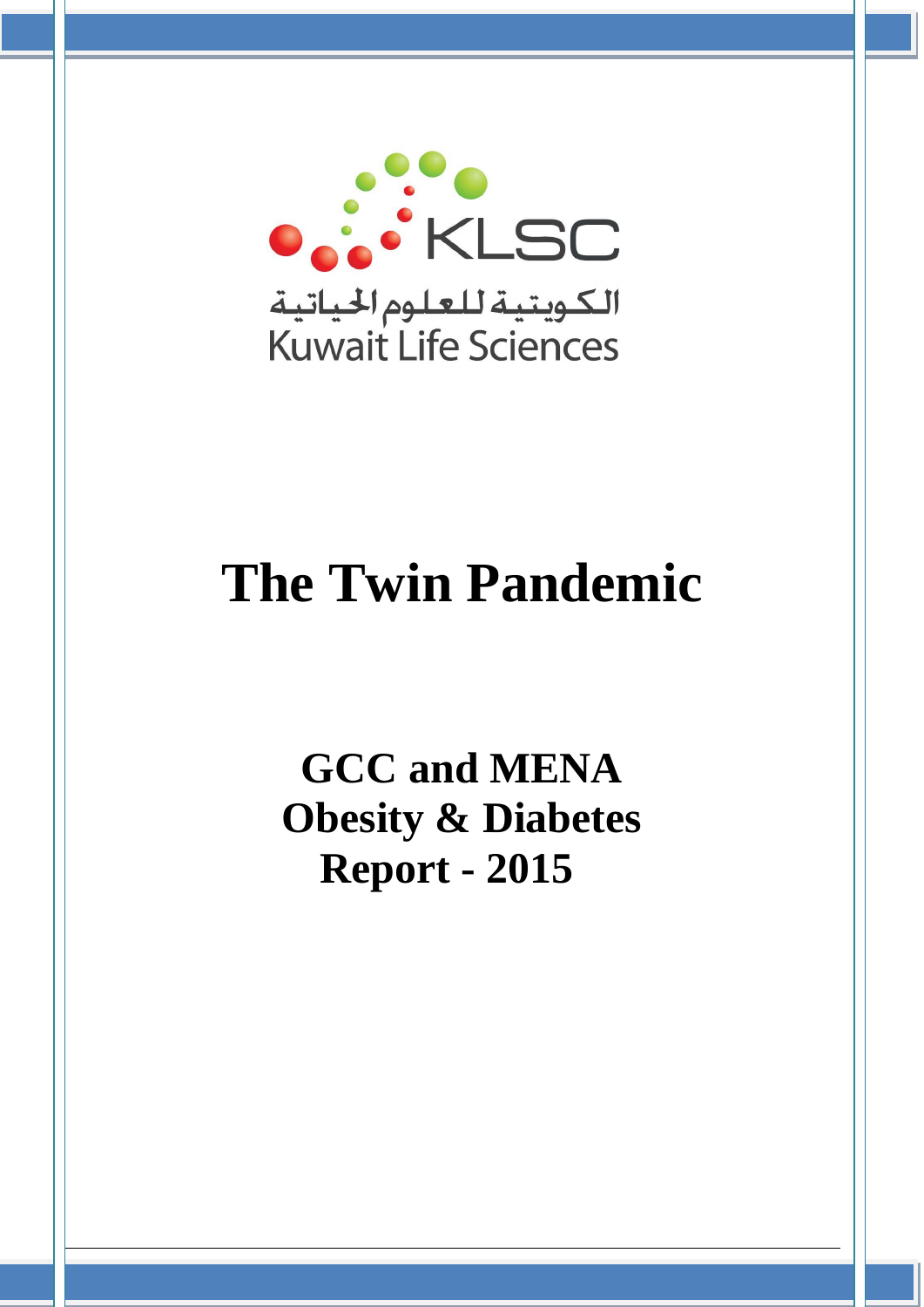

#### <span id="page-1-0"></span>Contents

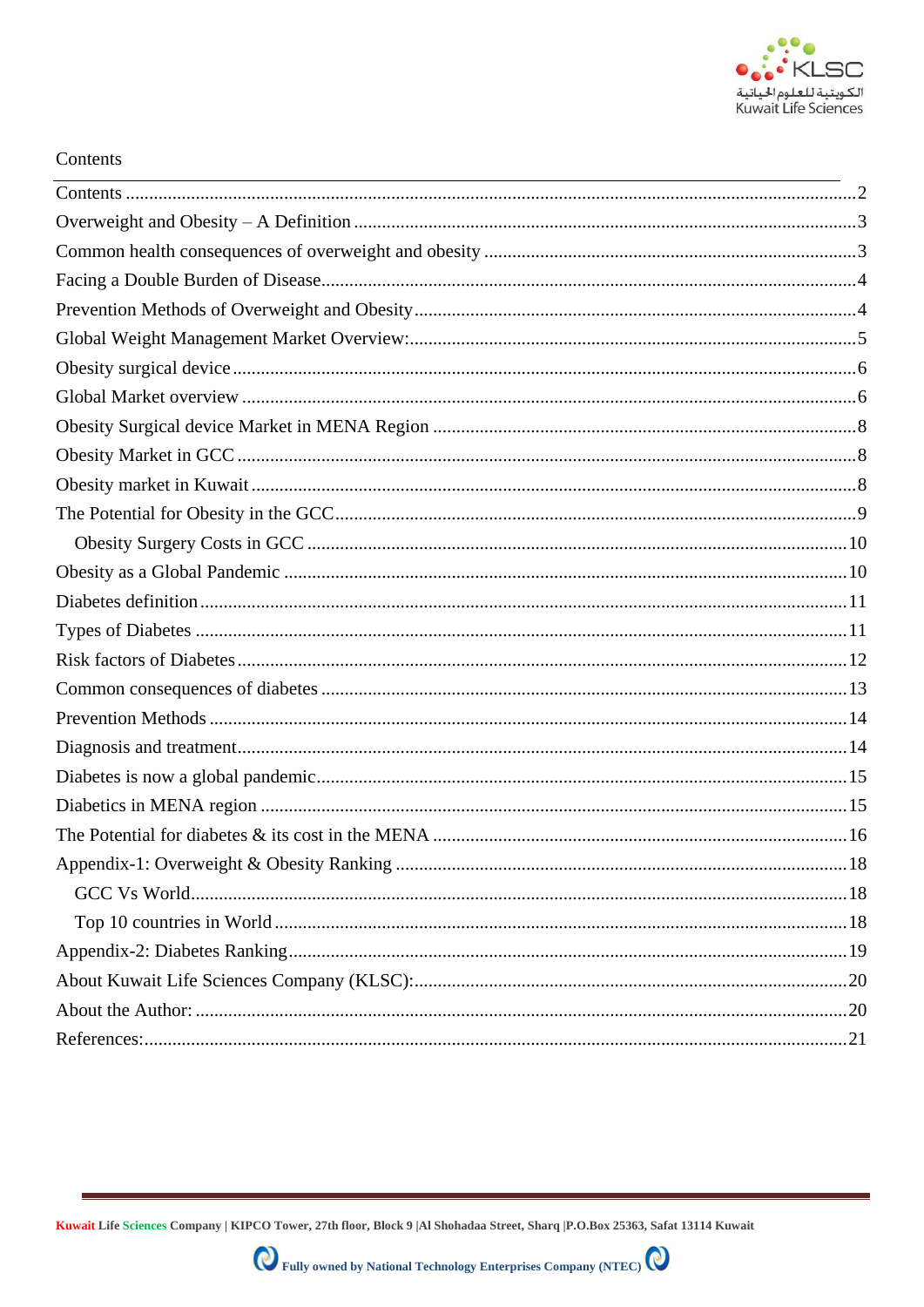

## <span id="page-2-0"></span>**Overweight and Obesity – A Definition**

Overweight and obesity are defined as abnormal or excessive fat accumulation that may impair health. Body mass index (BMI) is a simple index of weight-for-height that is commonly used to classify overweight and obesity in adults. It is defined as a person's weight in kilograms divided by the square of his height in meters  $\frac{\text{kg}}{m^2}$ .

The WHO (World Health Organisation) definition<sup>1</sup> is:

- BMI greater than or equal to 25 is overweight
- BMI greater than or equal to 30 is obesity.

## **Causes of Overweight and Obesity**

The fundamental cause<sup>1</sup> of obesity and overweight is an energy imbalance between calories consumed and calories expended. Globally, there has been:

- Increased intake of energy-dense foods that are high in fat; and
- Increase in physical inactivity due to the increasingly sedentary nature of many forms of work, changing modes of transportation, and increasing urbanization.

## <span id="page-2-1"></span>**Common health consequences of overweight and obesity**

Raised BMI is a major risk factor<sup>1</sup> for non-communicable diseases such as:

- Cardiovascular diseases (mainly heart disease and stroke),
- Diabetes;
- Musculoskeletal disorders (especially osteoarthritis a highly disabling degenerative disease of the joints);
- Cancers (endometrial, breast, and colon).

The risk for these non-communicable diseases increases, with an increase in BMI. Childhood obesity is associated with a higher chance of obesity, premature death and disability in adulthood. But in addition to increased future risks, obese children experience breathing difficulties, increased risk of fractures, hypertension and early markers of cardiovascular disease, insulin resistance and psychological effects.

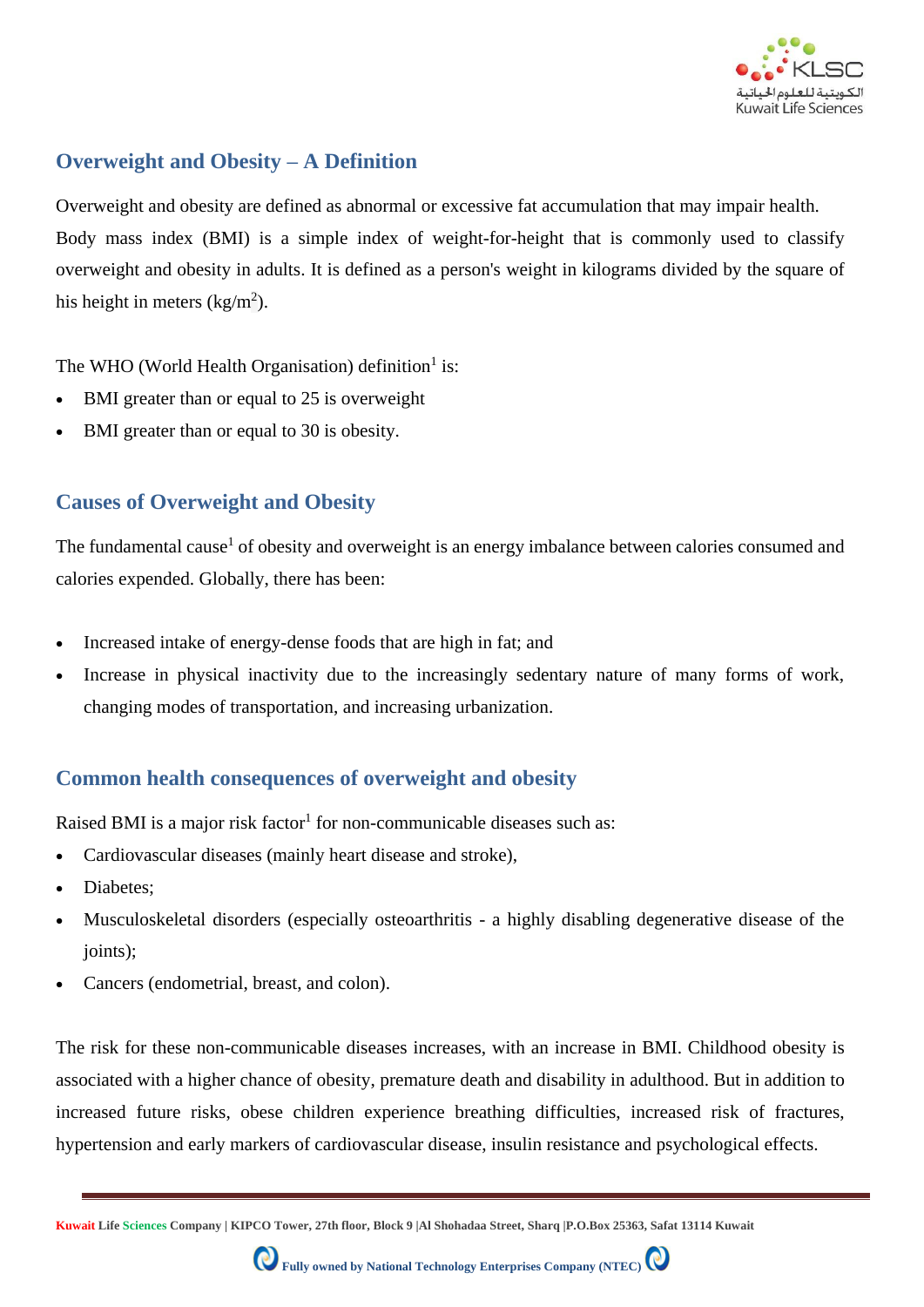

## <span id="page-3-0"></span>**Facing a Double Burden of Disease**

Many low- and middle-income countries are now facing a "double burden" of disease.

- While they continue to deal with the problems of infectious disease and under-nutrition, they are experiencing a rapid upsurge in non-communicable disease risk factors such as obesity and overweight, particularly in urban settings.
- It is not uncommon to find under-nutrition and obesity existing side-by-side within the same country, the same community and the same household.

Children are exposed to high-fat, high-sugar, high-salt, energy-dense, micronutrient-poor foods, which tend to be lower in cost but also lower in nutrient quality. These dietary patterns in conjunction with lower levels of physical activity, result in sharp increases in childhood obesity while under nutrition issues remain unsolved.

## <span id="page-3-1"></span>**Prevention Methods of Overweight and Obesity**

Overweight and obesity, as well as their related noncommunicable diseases, are largely preventable. At the individual level, people can:

- Limit energy intake from total fats and sugars;
- Increase consumption of fruit and vegetables, as well as legumes, whole grains and nuts;
- Engage in regular physical activity (60 minutes a day for children and 150 minutes per week for adults).

At the societal level it is important to:

- Support individuals in following the recommendations above, through sustained political commitment and the collaboration of many public and private stakeholders;
- Make regular physical activity and healthier dietary choices available, affordable and easily accessible to all - especially the poorest individuals.

The food industry can play a significant role in promoting healthy diets by:

- Reducing the fat, sugar and salt content of processed foods;
- Ensuring that healthy and nutritious choices are available and affordable to all consumers;
- Practicing responsible marketing especially those aimed at children and teenagers;
- Ensuring the availability of healthy food choices and supporting regular physical activity practice in the workplace.

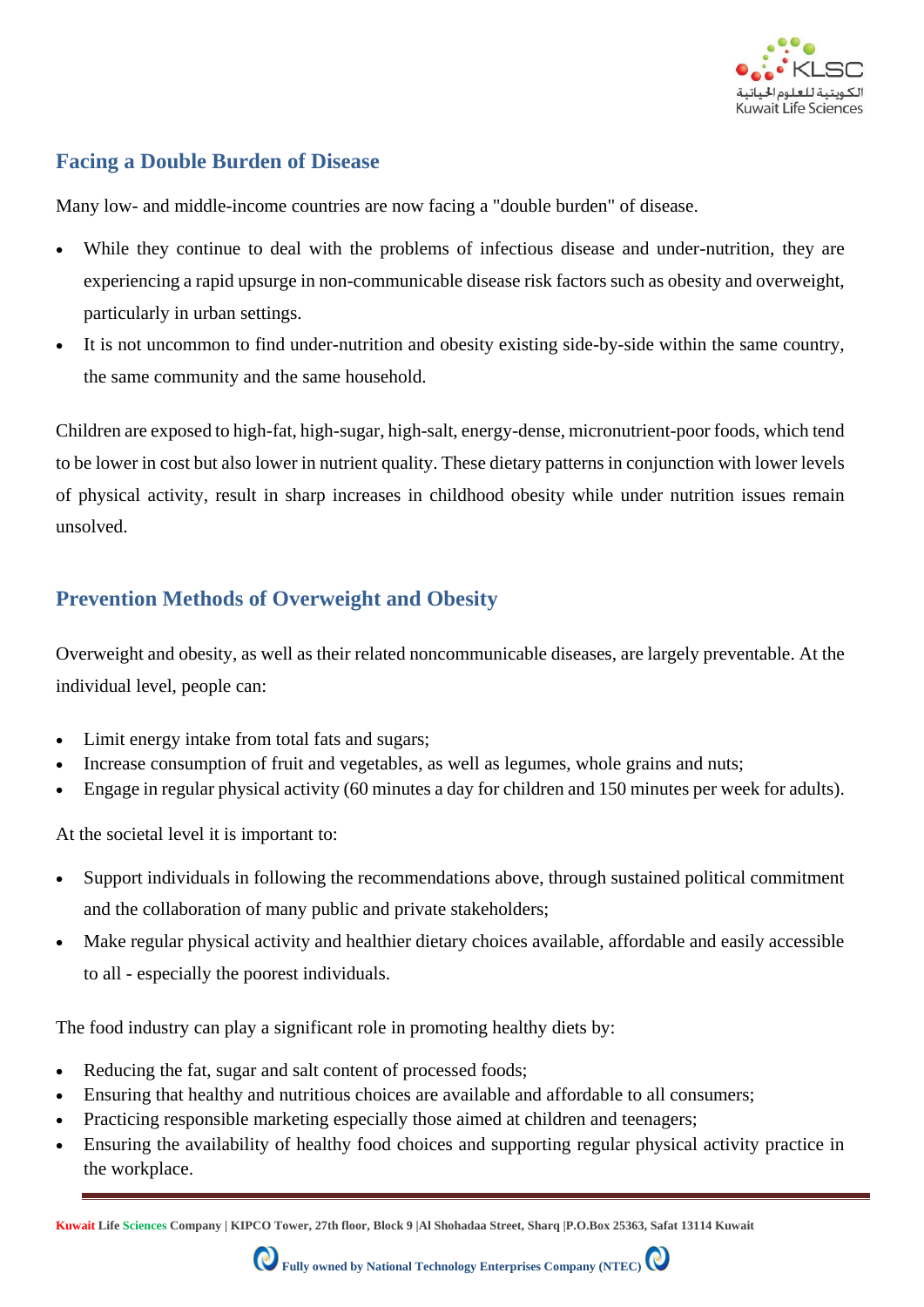

## <span id="page-4-0"></span>**Global Weight Management Market Overview:**

The global Weight Loss Management Market<sup>2</sup> was worth \$265 billion in the year 2012 and is expected to reach \$361 billion by 2017.

The Weight Management Market is divided into four segments:

#### **By Diet**

- $\checkmark$  Meals & Meal Replacements
- $\checkmark$  Low-calorie Diet & Sweeteners
- $\checkmark$  Beverages, Low-calorie Beverages/Diet Soft Drinks
- Herbal Tea/ Green Tea
- $\checkmark$  Slimming Water
- $\checkmark$  Supplements
- $\checkmark$  Protein & Fiber
- $\checkmark$  Green Tea Extract
- $\checkmark$  Conjugate Linoleic Acid (CLA)

#### **By Equipment**

- $\checkmark$  Fitness Equipment
	- Cardiovascular Training Equipment
	- Treadmill & Ellipticals
	- Stationery Cycles
	- Rowing machines
	- Stair steppers
- $\checkmark$  Others
	- Strength Training Equipment
	- Single & Multi Stations
	- Body Composition Analyzers
	- Fitness Monitoring Equipment
- $\checkmark$  Surgical Equipment
	- Minimally Invasive/Bariatric Equipment
		- Gastric Bypass
		- > Laparoscopic Gastric Banding Systems
		- > Laparoscopic Sleeve Gastrectomy
		- $\triangleright$  Biliopancreatic Diversion Surgeries
		- $\triangleright$  Revision Surgeries
	- Noninvasive Surgical Equipment
		- > Intragastric Balloon System
		- > EndoBarrier
		- Endoscopic Suturing
		- $\triangleright$  StomaphyX

#### **By Service**

- $\checkmark$  Fitness Centers
- $\checkmark$  Slimming Centers
- $\checkmark$  Consulting Services
- $\checkmark$  Online Weight Loss Programs

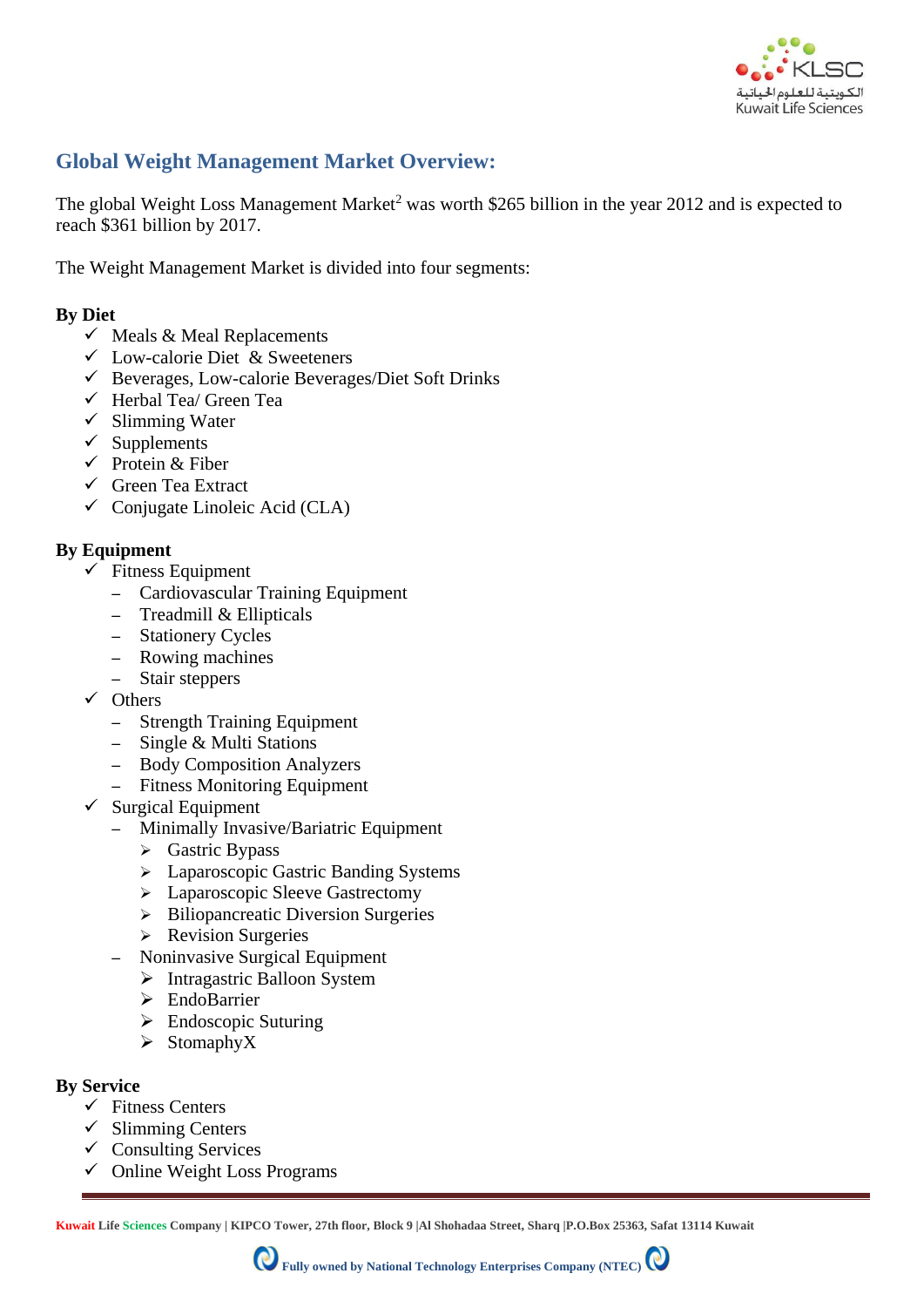

## <span id="page-5-1"></span><span id="page-5-0"></span>**Obesity surgical device**

#### Global Market overview

According to market research reports the global obesity surgery device market was estimated at USD 1.43 billion in 2014. It is likely to grow at a CAGR of 9.6% from 2014 to 2020 to reach USD 2.49 billion in  $2020^3$ .



1.43 billion USD 2.49 billion USD USD 2014 2020

The North American obesity surgery devices market was valued at USD 968 million in 2014 and is expected to reach USD 1.67 million in 2020, growing at a CAGR of 9.4% from 2014 to  $2020^3$ .



Roux-en-Y gastric bypass procedure for obesity surgery was valued at USD 691.4 million in 2014 and is expected to reach USD 1.23 million in 2020, growing at a CAGR of 10% from 2014 to 2020.

North America remains the largest market for global obesity surgery devices. Roux-en-Y gastric bypass is the most popular procedure of obesity surgery and staples are the most common type of obesity surgery device. In terms of growth, the Asia Pacific is the fastest growing region (including Middle East), sleeve gastrectomy is the fastest growing procedure and gastric electrical stimulation is the fastest growing type of obesity surgery device<sup>3</sup>. According to the data of International Federation for the Surgery of Obesity and Metabolic Diseases (IFSO), the total number of bariatric procedures<sup>3</sup> performed worldwide in 2013 was  $468,609$  and  $95.7$  % were carried out laparoscopically<sup>4</sup>. The highest number ( $n = 154,276$ ) was from the USA/Canada region. The most commonly performed procedure in the world was Roux-en-Y gastric bypass (RYGB), 45 %; followed by sleeve gastrectomy (SG), 37 %; and adjustable gastric banding (AGB), 10 %. Most significant were the rise in prevalence of SG from 0 to 37 % of the world total from 2003 to 2013, and the fall in AGB of 68 % from its peak in 2008 to 2013<sup>4</sup> .

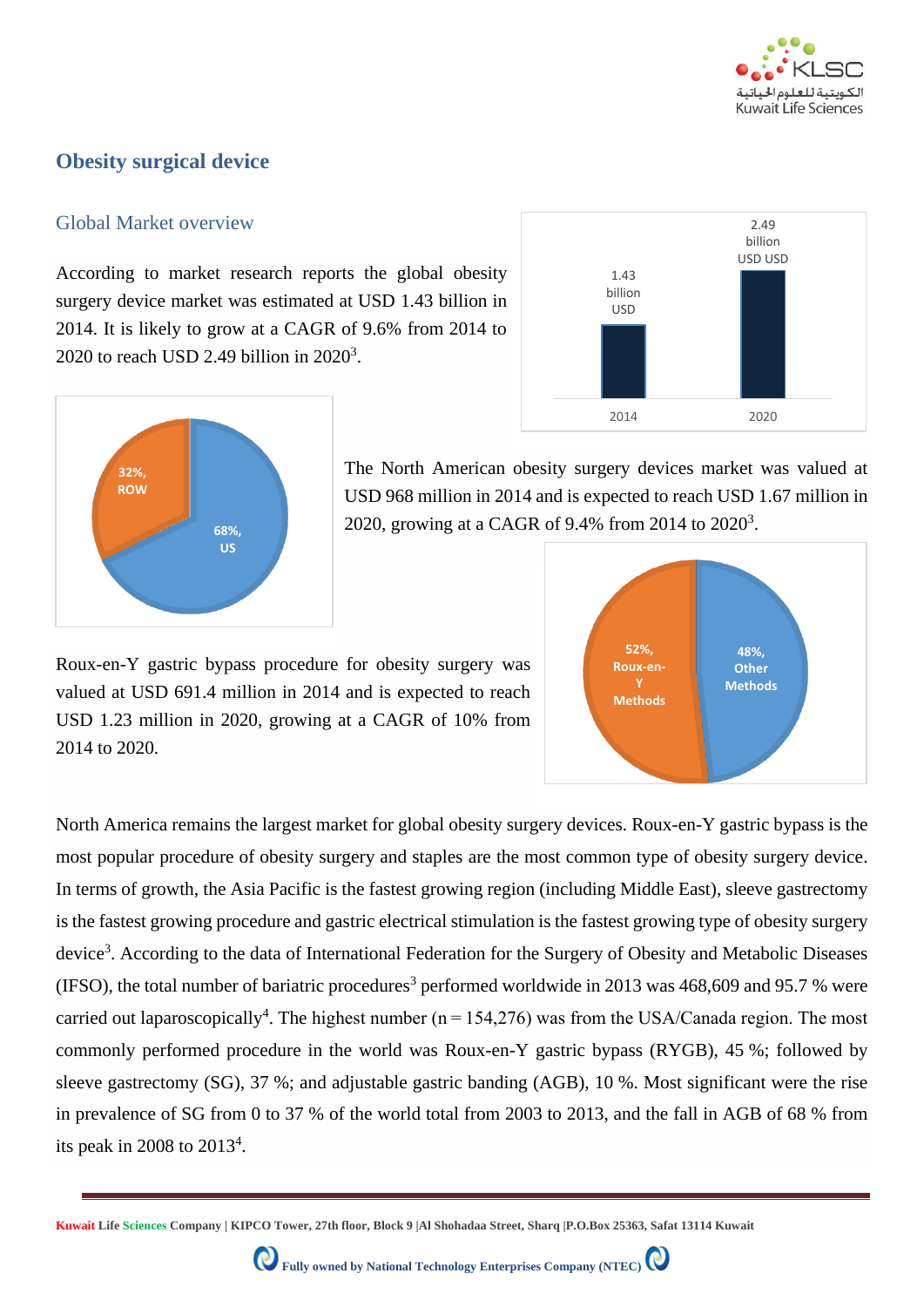

### Market dynamics

As per market research report, the global obesity market is projected to grow at CAGR 9.6% to US\$ 2.49 billion by 2020 from an estimated US\$ 1.43 billion in 2014. In overall market size of obesity surgery, Rouxen-Y gastric bypass procedure for obesity surgery is expected to reach USD 1.23 billion in 2020<sup>3</sup> from USD 691.4 million in 2014 and is, growing at a CAGR of 10%. The US is projected to remains the largest global market. Asia & Pacific and Latin America are expected to be the fastest growing markets, going forward.

#### Market Drivers

- $\checkmark$  Increasing obesity epidemic
- $\checkmark$  Increasing sedentary lifestyle and junk food habits.
- $\checkmark$  Increasing prevalence of obesity among children and adults is posing a threat in both developed and developing nations
- $\checkmark$  Urbanisation
- $\checkmark$  Advancement in technology
- $\checkmark$  Average income

#### **Restraints**

Inadequate insurance coverage for the procedure and excessive cost of surgery often makes it unaffordable. In addition, selective nature of obesity surgery, due to its complications, restricts growth of obesity surgery devices market.

- $\checkmark$  Physical & emotional impacts
- $\checkmark$  Cost of treatment
- $\checkmark$  Not covered by insurance and government sector
- $\checkmark$  Low awareness level

#### **Opportunities**

Expanding medical tourism in tandem with the increasing availability of low cost obesity treatments will likely improve awareness of people.

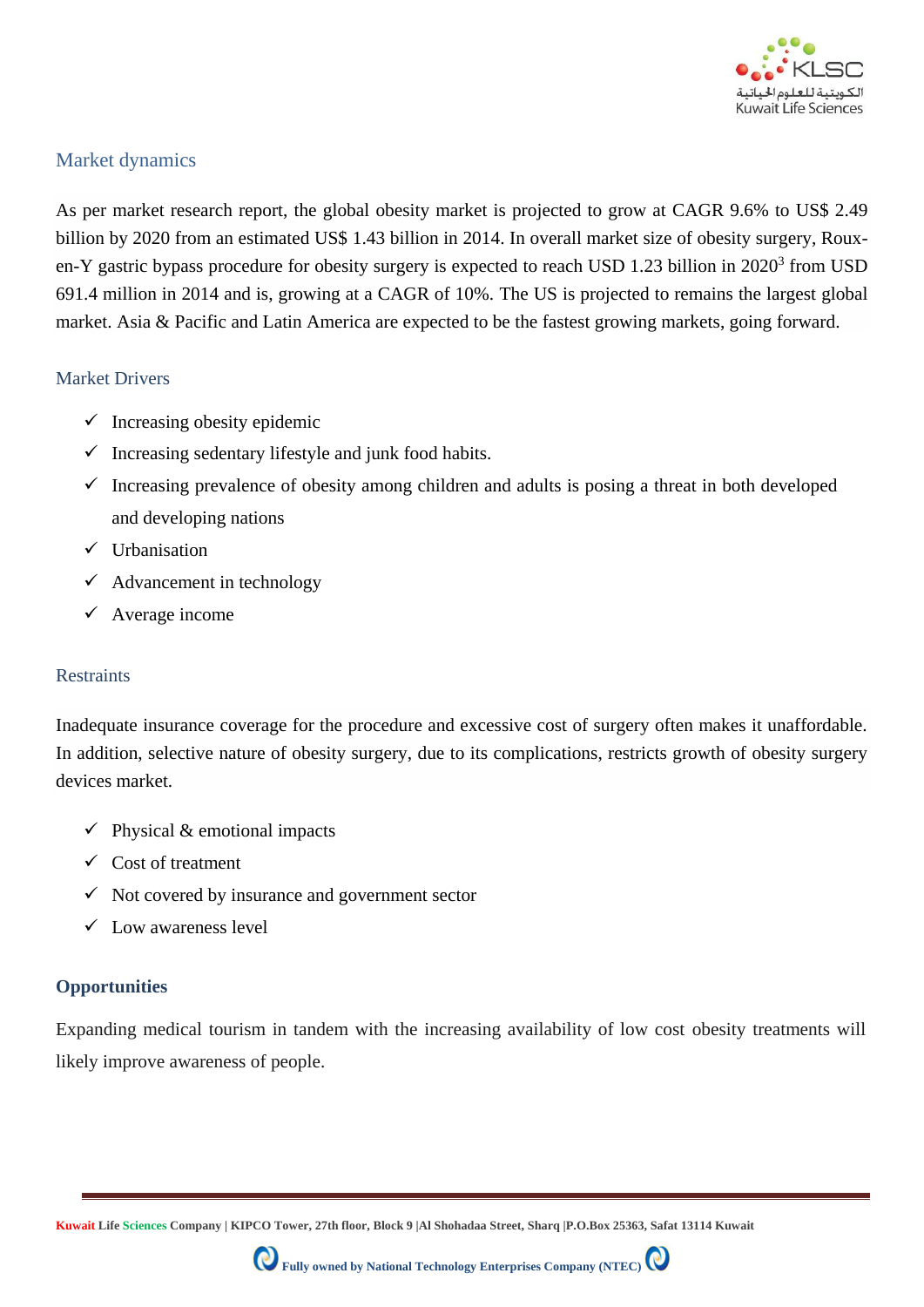

## <span id="page-7-0"></span>**Obesity Surgical device Market in MENA Region**

According to secondary market research, there are approximatley120 bariatric surgery centers in 19 countries across the Middle East as of 2015. These centers have performed around a total of 50000 bariatric surgeries. There are 10 centers performing more than 1000 surgeries per year, 7 large centers performing from 500 to 999 obesity surgeries per year and 9 medium centers performing from 200-499 surgeries per year, 9 centers performing from 100-199 surgeries per year and 4 centers performing less than 100 surgeries per year<sup>5</sup>.

The estimated current market value of MENA region is 106 Mn USD and it will be expected to reach 200 million on 2020. UAE , KSA and Kuwait are expected to be the fastest growing markets, going forward. The demand for number of obesity surgery is expected to be 200,000 in 2020, an addition of 110,000 Obesity surgeries from 2014. The average cost of bariatric surgery is between 2,500 -15,000 USD<sup>5</sup>.

#### <span id="page-7-1"></span>**Obesity Market in GCC**

The estimated current market value of GCC is around 80 million USD and it will be expected to reach 150 million by 2020. UAE , KSA and Kuwait are expected to be the fastest growing markets, going forward. The demand for number of obesity surgery is expected to be 80,000 in 2020, an addition of 50,000 obesity surgeries from 2014. The average cost obesity surgery is 2,500- 15,000 USD<sup>5</sup>.

#### <span id="page-7-2"></span>**Obesity market in Kuwait**

The estimated current market value of Kuwait is 20 million USD and it will be expected to reach 35 million by 2020. The demand for number of obesity surgery is expected to be 12,000 in 2020, an addition of 7,000 obesity surgeries<sup>6</sup> from 2014. The estimated average cost per obesity surgery is  $2,500-15,000$  USD<sup>5</sup>. And in line with the GCC averages.





2011 2014 2020



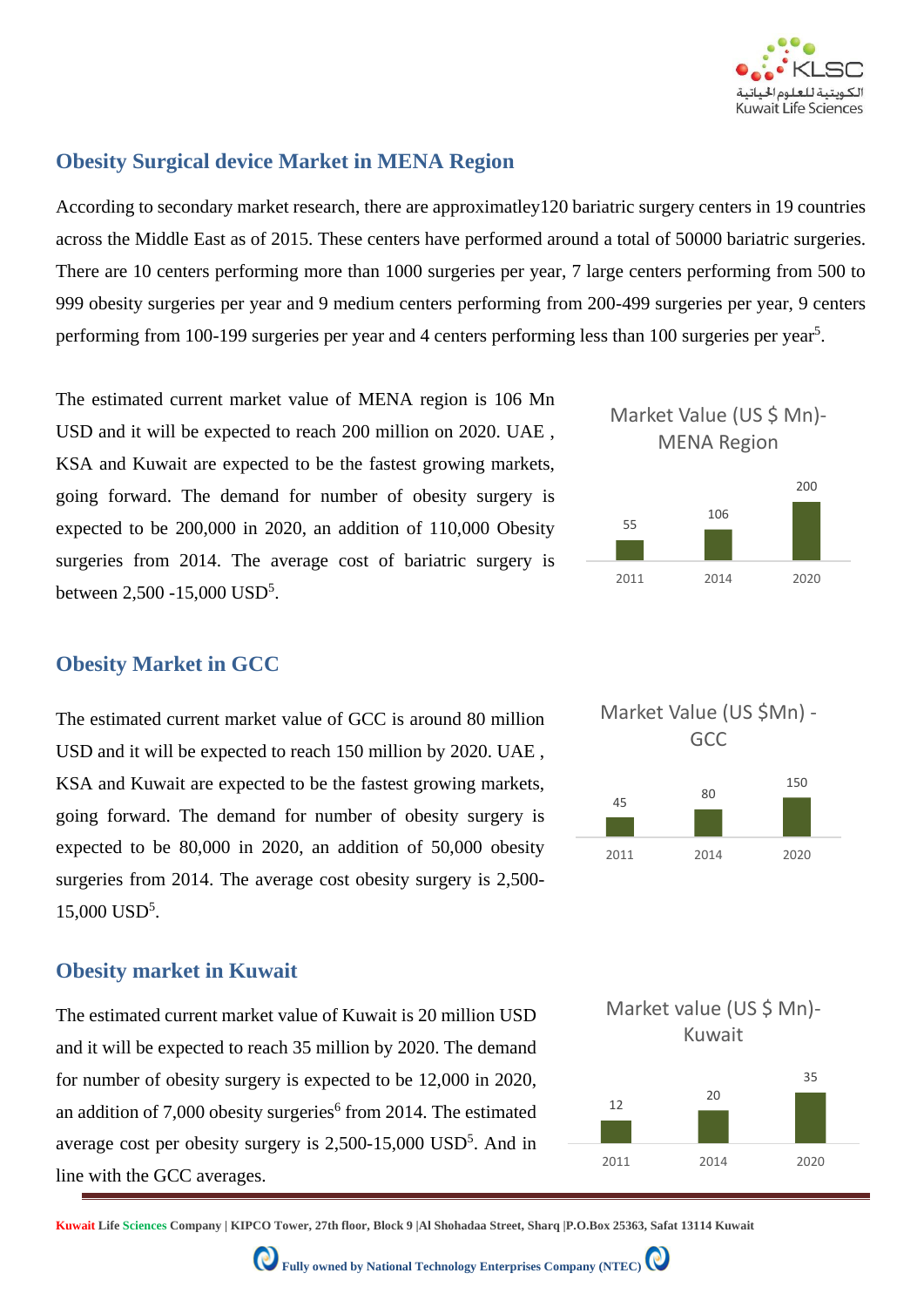

## <span id="page-8-0"></span>**The Potential for Obesity in the GCC**

The number of obesity surgery calculated by extrapolation of obesity prevalence rate<sup>7</sup> of respective countries with % of expected obesity surgery to be done based on secondary market research, this expected value considered by % value of developed countries (UK-0.1%, US-0.15%) and developing countries (e.g. India - 0.15%, Mexico- 0.15%). Based on this the expected % obesity surgery rate will vary with GCC countries.

*Calculation based on obesity prevalence rate*

| Global                              | <b>MENA</b>    | <b>Country</b> | <b>Populaion</b> |              | <b>WHO obesity</b> | <b>No. of Obese</b> | <b>OS*</b> conversion rate % |         | No. of surgeries |               |
|-------------------------------------|----------------|----------------|------------------|--------------|--------------------|---------------------|------------------------------|---------|------------------|---------------|
| <b>Ranking</b>                      | <b>Ranking</b> | <b>Name</b>    | 000              | <b>Total</b> | % Prevalence       | persons             | Minium*                      | Actual* | <b>Minimum</b>   | <b>Actual</b> |
| 8                                   |                | 1 <b>Qatar</b> | 1047             | 1046500      | 42.30%             | 442670              | 0.15%                        | 1.00%   | 664              | 4427          |
| 11                                  |                | 2 Kuwait       | 1299             | 1298995      | 39.70%             | 515701              | 0.15%                        | 1.50%   | 774              | 7736          |
| 13                                  |                | 3UAE           | 3300             | 3300460      | 37.20%             | 1227771             | 0.15%                        | 1.00%   | 1842             | 12278         |
| 17                                  |                | 4 Bahrain      | 615              | 614830       | 35.10%             | 215805              | 0.15%                        | 0.50%   | 324              | 1079          |
| 18                                  |                | 5KSA           | 20703            | 20702536     | 34.70%             | 7183780             | 0.15%                        | 0.30%   | 10776            | 21551         |
| 20                                  |                | 6 Libiya       | 6154             | 6154000      | 33.10%             | 2036974             | 0.15%                        | 0.05%   | 3055             | 1018          |
| 21                                  |                | 7Lebnan        | 4647             | 4647000      | 31.69%             | 1472634             | 0.15%                        | 0.10%   | 2209             | 1473          |
| 25                                  |                | 8 <b>Oman</b>  | 2366             | 2365553      | 30.90%             | 730956              | 0.15%                        | 0.30%   | 1096             | 2193          |
| 26                                  |                | 9Jordan        | 7009             | 7009000      | 30.50%             | 2137745             | 0.15%                        | 0.05%   | 3207             | 1069          |
| 30                                  |                | 10 Egypt       | 80721            | 80721000     | 28.69%             | 23158855            | 0.15%                        | 0.05%   | 34738            | 11579         |
| 40                                  |                | 11 Tunisia     | 10874            | 10874000     | 27.10%             | 2946854             | 0.15%                        | 0.05%   | 4420             | 1473          |
| 50                                  |                | $12$  Iran     | 76424            | 76424000     | 26.10%             | 19946664            | 0.15%                        | 0.10%   | 29920            | 19947         |
| 60                                  |                | 13 Algeria     | 38481            | 38481000     | 24.80%             | 9543288             | 0.15%                        | 0.05%   | 14315            | 4772          |
| 69                                  |                | 14 Iraq        | 32778            | 32778000     | 23.80%             | 7801164             | 0.15%                        | 0.05%   | 11702            | 3901          |
| 72                                  |                | 15 Syrian      | 21889            | 21889000     | 23.50%             | 5143915             | 0.15%                        | 0.05%   | 7716             | 2572          |
| 86                                  |                | 16 Morocco     | 32521            | 32521000     | 22.30%             | 7252183             | 0.15%                        | 0.05%   | 10878            | 3626          |
| 120                                 |                | 17 Yeman       | 23852            | 23852000     | 17.20%             | 4102544             | 0.15%                        | 0.05%   | 6154             | 2051          |
| 169                                 |                | 18 Pakistan    | 179160           | 179160000    | 5.20%              | 9316320             | 0.15%                        | 0.05%   | 13974            | 4658          |
| 188                                 |                | 19 Afganistar  | 29824            | 29824000     | 2.90%              | 864896              | 0.15%                        | 0.05%   | 1297             | 432           |
| <b>Total</b><br>106040719<br>159061 |                |                |                  |              |                    |                     |                              |         |                  | 107835        |

*Note: For GCC countries, the population considered only for nationals and excluded expats.*

*\*OS- Obesity surgery*

*\*Actual- The Actual obesity conversion rate arrived by no. of obesity surgeries done by IFCO.*

*\*Minimum-The Minimum obesity surgery conversion rate arrived based on US, EU, Mexico & India.*

*The estimated obesity surgery done at MENA based on actual conversion rate is around 110,000 surgeries in 2014. Of which GCC accounts for around 50,000 bariatric surgeries with value of 80 million USD. The estimated market value of MENA is around 110 million in 2014.*

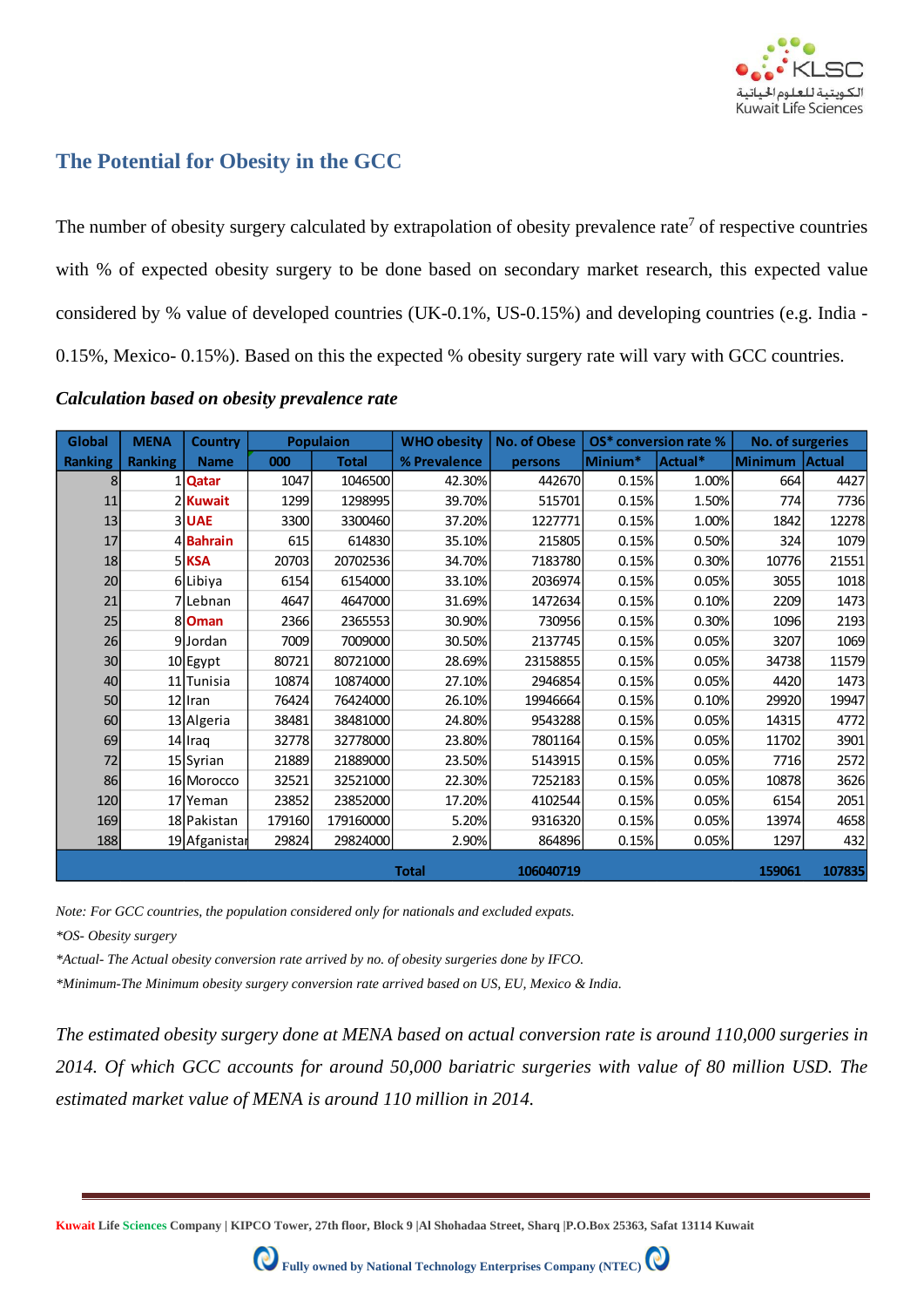

## <span id="page-9-0"></span>Obesity Surgery Costs in GCC

In GCC, bariatric surgery is offered by both the government and private sector. In the government hospitals the cost of surgery is almost free for citizens (some surgeons ask for specific equipment costs to be covered) and minimum cost for expatriates however there are long waiting times and the availability of certain surgeons is limited since most surgeons also tend to work in their private clinics and many simply source potential patients from their government jobs and perform the surgeries in their private clinics for a fee. In Kuwait most advanced obesity technologies are used in hospital such as Royal Hayat, New Mouwasat, Al Salam International clinic, Alia International Clinic, London Hospital and Al Rashid Hospital.

|                |                                   |                       |               | <b>Adjusted</b> |                |
|----------------|-----------------------------------|-----------------------|---------------|-----------------|----------------|
|                |                                   | <b>Gastric bypass</b> | <b>Sleeve</b> | <b>Gastric</b>  | <b>Gastric</b> |
| <b>Country</b> | <b>Hospital Name</b>              | surgery               | Gastrectomy   | <b>Banding</b>  | baloon         |
| <b>KSA</b>     | Government                        | 6000                  |               |                 |                |
| <b>KSA</b>     | Private                           | 12000                 |               |                 |                |
| <b>Dubai</b>   | Zulake Hospital                   | 9000                  | 9000          |                 |                |
| <b>Dubai</b>   | Cannadian specialist hospital     | 12253                 |               | 8169            | 4000           |
| <b>Dubai</b>   | American acadmy hospital          | 12300                 | 13700         | 9300            |                |
| <b>Dubai</b>   | Cocoona center                    | 15000                 |               | 7600            | 3500           |
|                | Abudhabi AHALIA HOSPITAL MUSSAFAH |                       | 15000         | 16300           |                |
| Kuwait         | Royal hayat hospital              | 15000                 | 12500         | 9000            | 5000           |
| Kuwait         | Taiba hospital                    |                       |               |                 | 7500           |
| <b>Qatar</b>   | Ali Ahli hospital                 | 13000                 |               |                 |                |
| <b>Qatar</b>   | Government hospitals              | 2000                  |               |                 |                |

<span id="page-9-1"></span>\*Cost- Data collected from personal communications.

## **Obesity as a Global Pandemic**

A new, comprehensive analysis, published in the Lancet<sup>8</sup>, paints a frightening portrait of the global obesity pandemic. Based on this report the worldwide prevalence of overweight and obesity rose by 27.5% for adults and by 47.1% for children. The result was an absolute increase from 857 million overweight and obese people in 1980 to 2.1 billion in 2013. For men, the proportion with a BMI of 25 or greater increased from 28.8% to 36.9%. For women, the proportion increased from 29.8% to 38.0%.

Although the increase was observed in every country, the patterns were different between developed and developing countries. In developed countries, there were more men than women who were overweight or obese; in developing countries, the pattern was reversed. In 2013, nearly a quarter of children and adolescents in developed countries were overweight or obese.

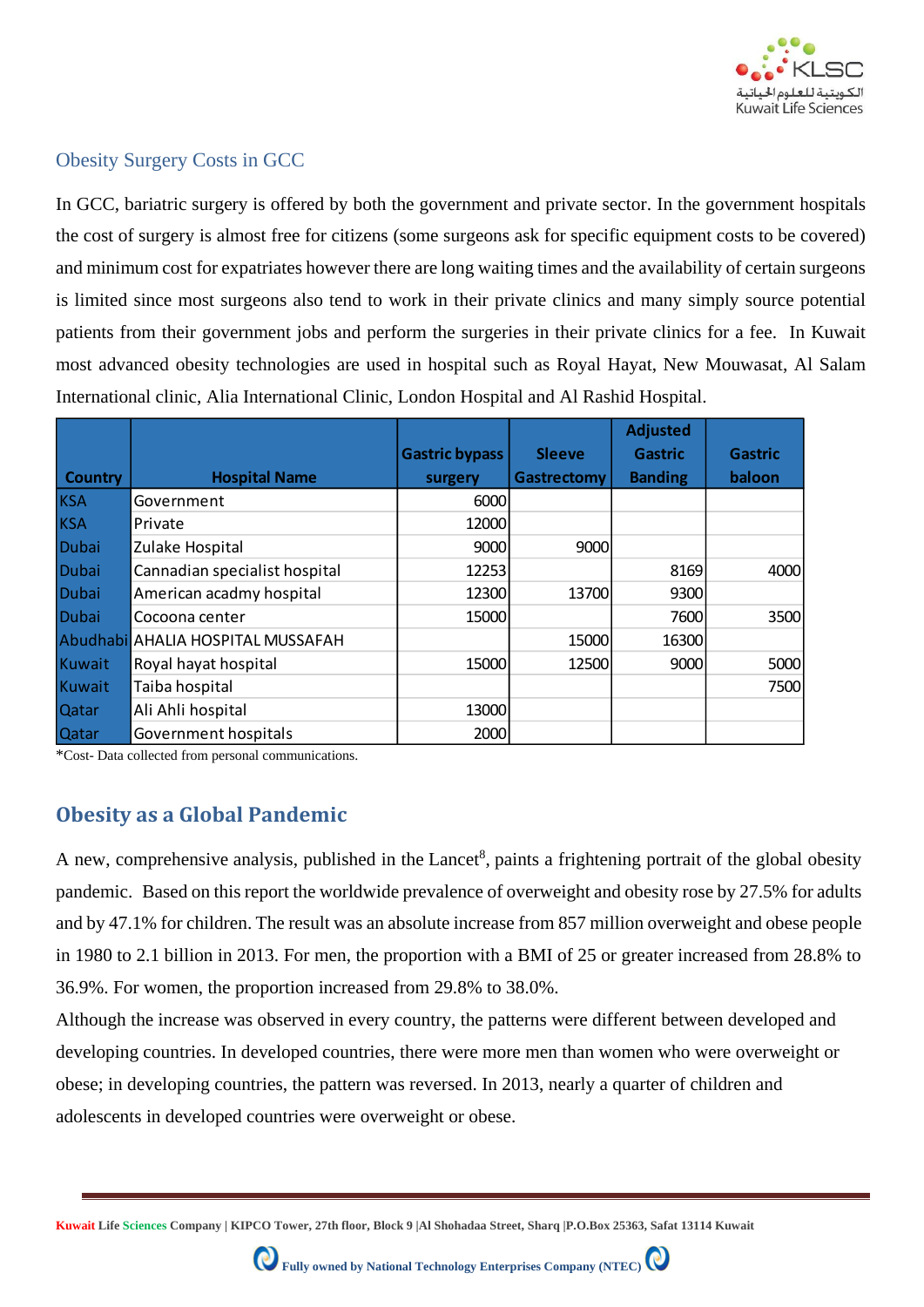

## **The Twin pandemic: Obesity as a significant risk factor to diabetes**

## <span id="page-10-0"></span>**Diabetes definition**

Diabetes<sup>9</sup> is a chronic disease that occurs either when the pancreas does not produce enough insulin or when the body cannot effectively use the insulin it produces. Insulin is a hormone that regulates blood sugar. Hyperglycaemia, or raised blood sugar, is a common effect of uncontrolled diabetes and over time leads to serious damage to many of the body's systems, especially the nerves and blood vessels. In 2014, 9% of adults 18 years and older had diabetes. In 2012 diabetes was the direct cause of 1.5 million deaths. More than 80% of diabetes deaths occur in low- and middle-income countries.

#### <span id="page-10-1"></span>**Types of Diabetes**

#### Type 1 diabetes

Type 1 diabetes<sup>9</sup> (previously known as insulin-dependent, juvenile or childhood-onset) is characterized by deficient insulin production and requires daily administration of insulin. The cause of type 1 diabetes is not known and it is not preventable with current knowledge.

Symptoms include excessive excretion of urine (polyuria), thirst (polydipsia), constant hunger, weight loss, vision changes and fatigue. These symptoms may occur suddenly.

#### Type 2 diabetes

Type 2 diabetes<sup>9</sup> (formerly called non-insulin-dependent or adult-onset) results from the body's ineffective use of insulin. Type 2 diabetes comprises 90% of people with diabetes around the world, and is largely the result of excess body weight and physical inactivity.

Symptoms may be similar to those of Type 1 diabetes, but are often less marked. As a result, the disease may be diagnosed several years after onset, once complications have already arisen.

Until recently, this type of diabetes was seen only in adults but it is now also occurring in children.

#### Gestational diabetes

Gestational diabetes<sup>9</sup> is hyperglycaemia with blood glucose values above normal but below those diagnostic of diabetes, occurring during pregnancy. Women with gestational diabetes are at an increased risk of complications during pregnancy and at delivery. They are also at increased risk of type 2 diabetes in the future.

Gestational diabetes is diagnosed through prenatal screening, rather than reported symptoms.

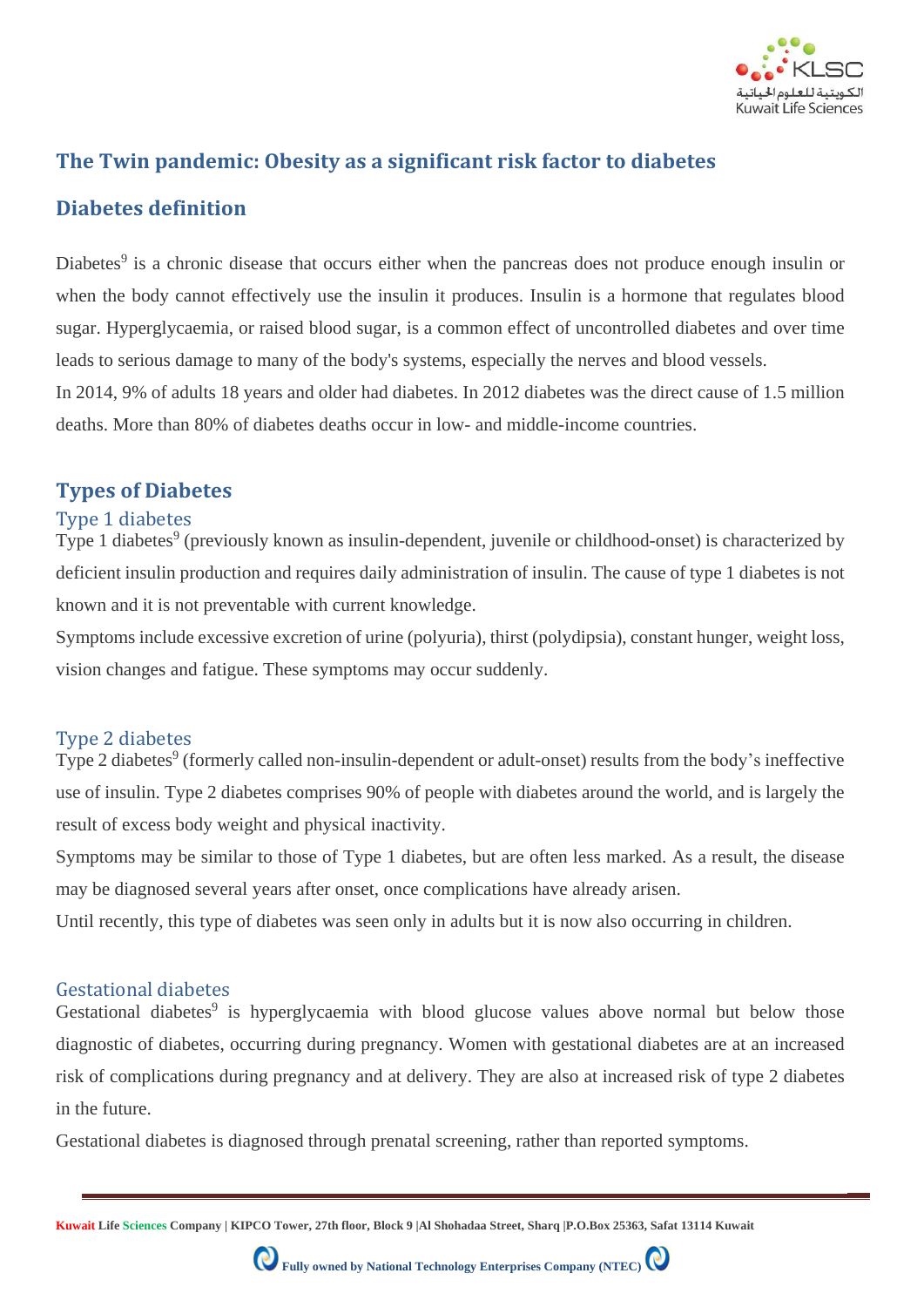

Pre diabetes or impaired glucose tolerance (IGT) and impaired fasting glycaemia (IFG) Impaired glucose tolerance (IGT) and impaired fasting glycaemia (IFG) are intermediate conditions in the transition between normality and diabetes. People with IGT or IFG are at high risk of progressing to type 2 diabetes, although this is not inevitable.

## <span id="page-11-0"></span>**Risk factors of Diabetes**

#### Type 1 Risk Factors<sup>9</sup>

This type usually starts in childhood. The pancreas stops making insulin. The main things that lead to it are:

- **Family history.** If relatives with diabetes, chances are strong do get it, too. Anyone who has a mother, father, sister, or brother with type 1 diabetes should get checked. A simple blood test can diagnose it.
- **Diseases of the pancreas.** They can slow its ability to make insulin.
- **Infection or illness.** Some infections and illnesses, mostly rare ones, can damage the pancreas.

## Type 2 Risk factors<sup>9</sup>

If body can't use the insulin it makes. This is called insulin resistance. Type 2 usually affects adults, but it can begin at any time in your life. The main things that lead to it are:

- **Obesity or being overweight.** Research shows this is a top reason for type 2 diabetes. Because of the rise in obesity among U.S. children, this type is affecting more teenagers.
- **Impaired glucose tolerance.** Pre- diabetes is a milder form of the disease that's sometimes called impaired glucose tolerance. It can be diagnosed with a simple blood test. If you have it, there's a strong chance you'll get type 2 diabetes.
- **Insulin resistance.** Type 2 diabetes often starts with cells that are resistant to insulin. That means your pancreas has to work extra hard to make enough insulin to meet your body's needs.
- **Ethnic background.** Diabetes happens more often in Hispanic/Latino Americans, African-Americans, Native Americans, Asian-Americans, Pacific Islanders, and Alaska natives.
- **[High blood pressure.](http://www.webmd.com/hypertension-high-blood-pressure/default.htm)** That means blood pressure over 140/90.
- **Low levels** of HDL ("good") [cholesterol](http://www.webmd.com/cholesterol-management/default.htm) and **high levels** of triglycerides.
- **Gestational diabetes.** If females had diabetes while they were [pregnant,](http://www.webmd.com/baby/pregnancy-toc-old) they had gestational diabetes. This raises their chances of getting type 2 diabetes later in life.

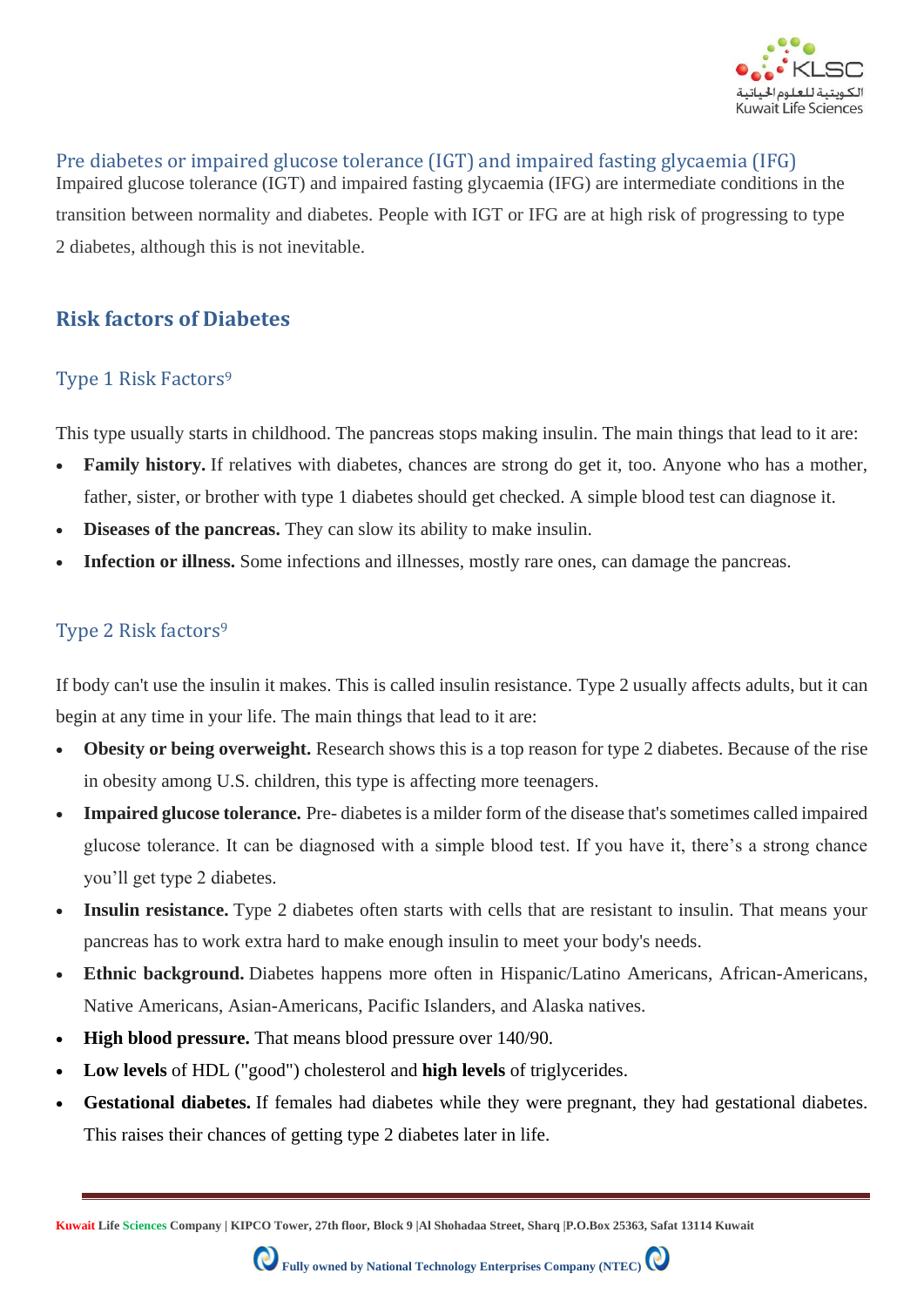

- **Sedentary lifestyle.** [E](http://www.webmd.com/fitness-exercise/guide/default.htm) less than three times a week.
- **Family history.** If have a parent or sibling who has diabetes.
- **Polycystic ovary syndrome.** Women with polycystic ovary syndrome (PCOS) have a higher risk.
- **Age.** If age over 45 and overweight or if you have symptoms of diabetes, talk to your doctor about a simple screening test.

#### Gestational Diabetes Risk factors<sup>9</sup>

Diabetes when women's expecting affects about 4% of all U.S. pregnancies. It's caused by hormones the placenta makes or by too little insulin. High blood sugar from the mother causes high blood sugar in the baby. That can lead to growth and development problems if left untreated. Things that can lead to gestational diabetes include:

- **Obesity or being overweight.** Extra pounds can lead to gestational diabetes.
- **Glucose intolerance.** Having glucose intolerance or gestational diabetes in the past makes you more likely to get it again.
- **Family history.** If a parent or sibling has had gestational diabetes, you're more likely to get it.
- <span id="page-12-0"></span>**Age.** The older people are when they get pregnant, the higher your chances are.

#### **Common consequences of diabetes**

Over time, diabetes can damage the heart, blood vessels, eyes, kidneys, and nerves.

- Diabetes increases the risk of heart disease and stroke. In a multinational study, 50% of people with diabetes die of cardiovascular disease (primarily heart disease and stroke).
- Combined with reduced blood flow, neuropathy (nerve damage) in the feet increases the chance of foot ulcers, infection and eventual need for limb amputation.
- Diabetic retinopathy is an important cause of blindness, and occurs as a result of long-term accumulated damage to the small blood vessels in the retina. One percent of global blindness can be attributed to diabetes.
- Diabetes is among the leading causes of kidney failure.
- The overall risk of dying among people with diabetes is at least double the risk of their peers without diabetes.

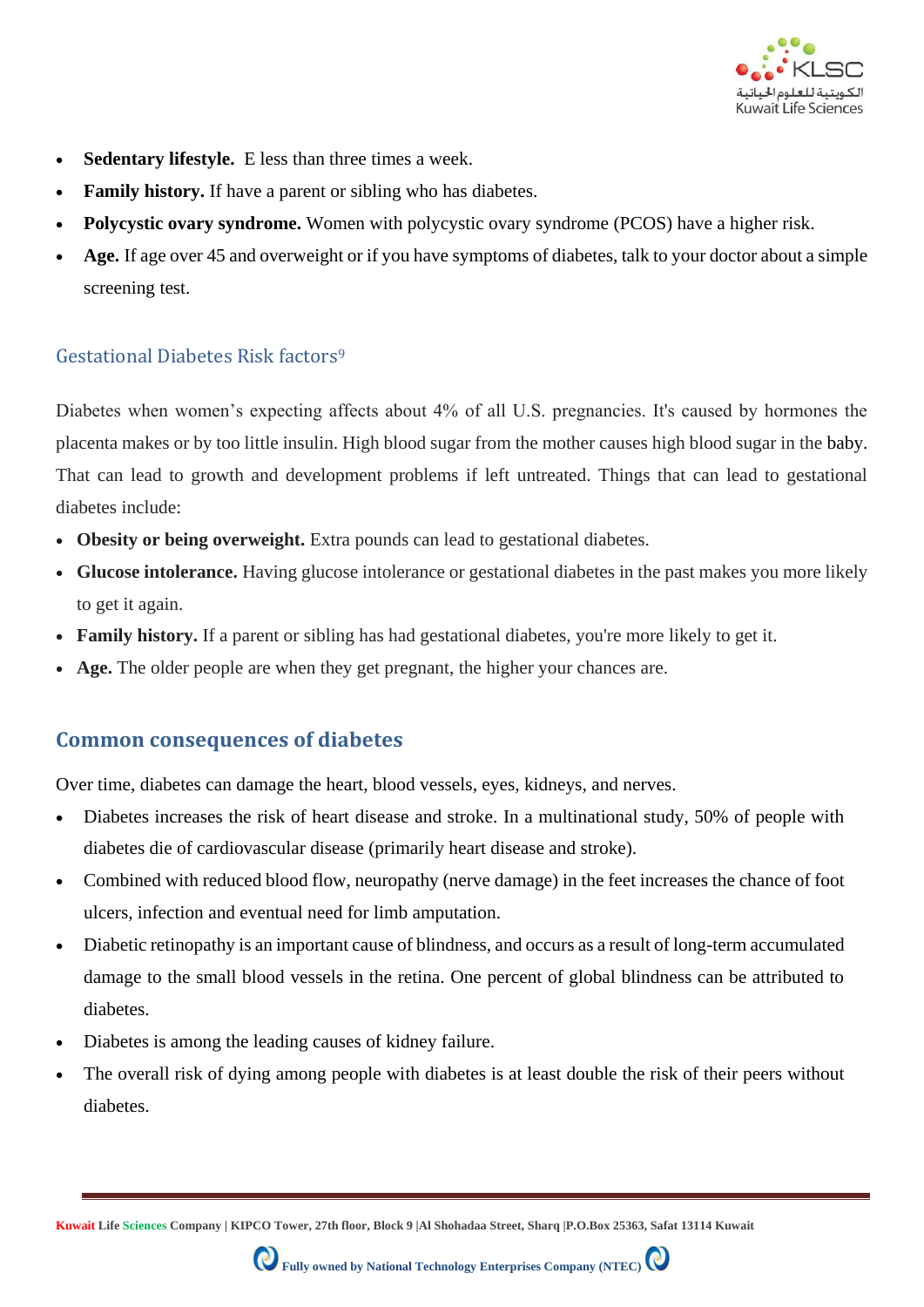

## <span id="page-13-0"></span>**Prevention Methods**

Simple lifestyle measures have been shown to be effective in preventing or delaying the onset of type 2 diabetes. To help prevent type 2 diabetes and its complications, people should:

- Achieve and maintain healthy body weight;
- Be physically active at least 30 minutes of regular, moderate-intensity activity on most days. More activity is required for weight control;
- Eat a healthy diet of between 3 and 5 servings of fruit and vegetables a day and reduce sugar and saturated fats intake;
- <span id="page-13-1"></span>Avoid tobacco use – smoking increases the risk of cardiovascular diseases.

## **Diagnosis and treatment**

Early diagnosis can be accomplished through relatively inexpensive blood testing.

Treatment of diabetes involves lowering blood glucose and the levels of other known risk factors that damage blood vessels. Tobacco use cessation is also important to avoid complications.

Interventions that are both cost saving and feasible in developing countries include:

- Moderate blood glucose control. People with type 1 diabetes require insulin; people with type 2 diabetes can be treated with oral medication, but may also require insulin;
- Blood pressure control;
- Foot care.

Other cost saving interventions include:

- Screening and treatment for retinopathy (which causes blindness);
- Blood lipid control (to regulate cholesterol levels);
- Screening for early signs of diabetes-related kidney disease.

These measures should be supported by a healthy diet, regular physical activity, maintaining a normal body weight and avoiding tobacco use.

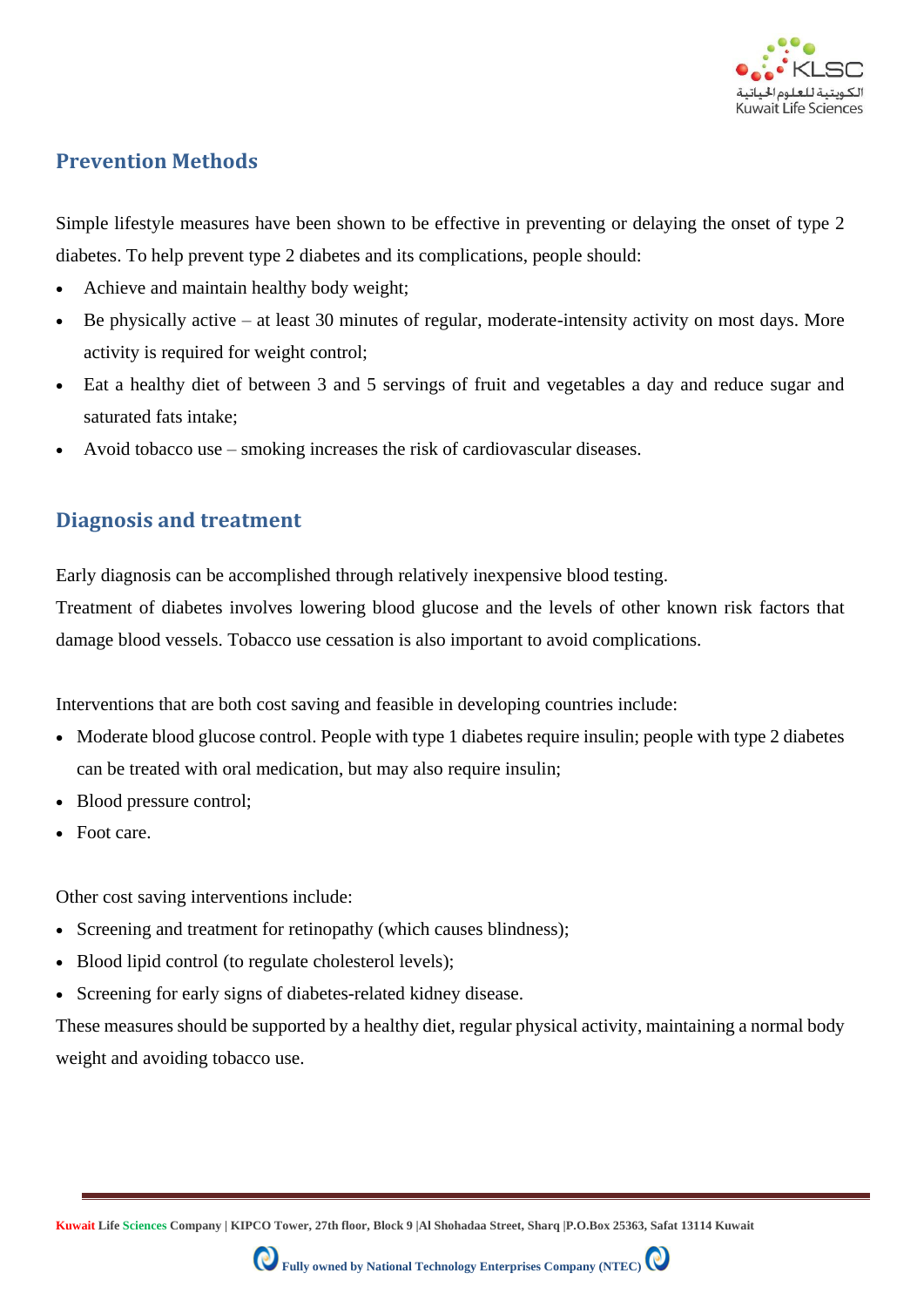

## <span id="page-14-0"></span>**Diabetes is now a global pandemic**.

Worldwide: 387 million people – 6.4% of the adult population – have diabetes today, over 95% of whom have type 2. Each year this increases by 7 million1. By 2030, it is estimated that 438 million people will have diabetes (7.7% of the adult population) – a rise of  $54\%$  in 20 years. This total is more than the combined population of the MENA region today. Further 344 million people in 2010 have impaired glucose tolerance which can often lead to diabetes. This number, too, is expected to rise – to 472 million – by 2030. High blood glucose is the third-highest risk factor for mortality in the world, estimated to account for 5.8% of total mortality. Almost half a million children under the age of 15 have type 1 diabetes, more than half of whom live in low-and middle-income countries. Diabetes is responsible for premature death and disability on a huge scale: During 2010, diabetes will kill 10,000 people every day4 or about 4 million adults each year worldwide - 6.8% of deaths from all causes. Because diabetes-related mortality is often under-reported, this is likely to be an underestimate1. Diabetes can lead to complications and severe disability, including kidney disease, blindness, heart attack, stroke and neural damage that can require limb amputation.

## <span id="page-14-1"></span>**Diabetics in MENA region**

According to International Diabetic Federation  $(IDF)^{10}$ , statistics on 2014., 387 million people have diabetes in the world and around 37 million people have diabetes in the MENA region, if do not act now this figure will rise to 68 million by 2035, 1 in 10 adults have diabetes, half of them have not been diagnosed and are at higher risk of developing harmful and costly complications, Diabetes will cause 363,000 deaths in 2014, 53% of those deaths were in people under the age of 60, USD 17 billion were spent on treating diabetes - only 3% of the total expenditure worldwide.



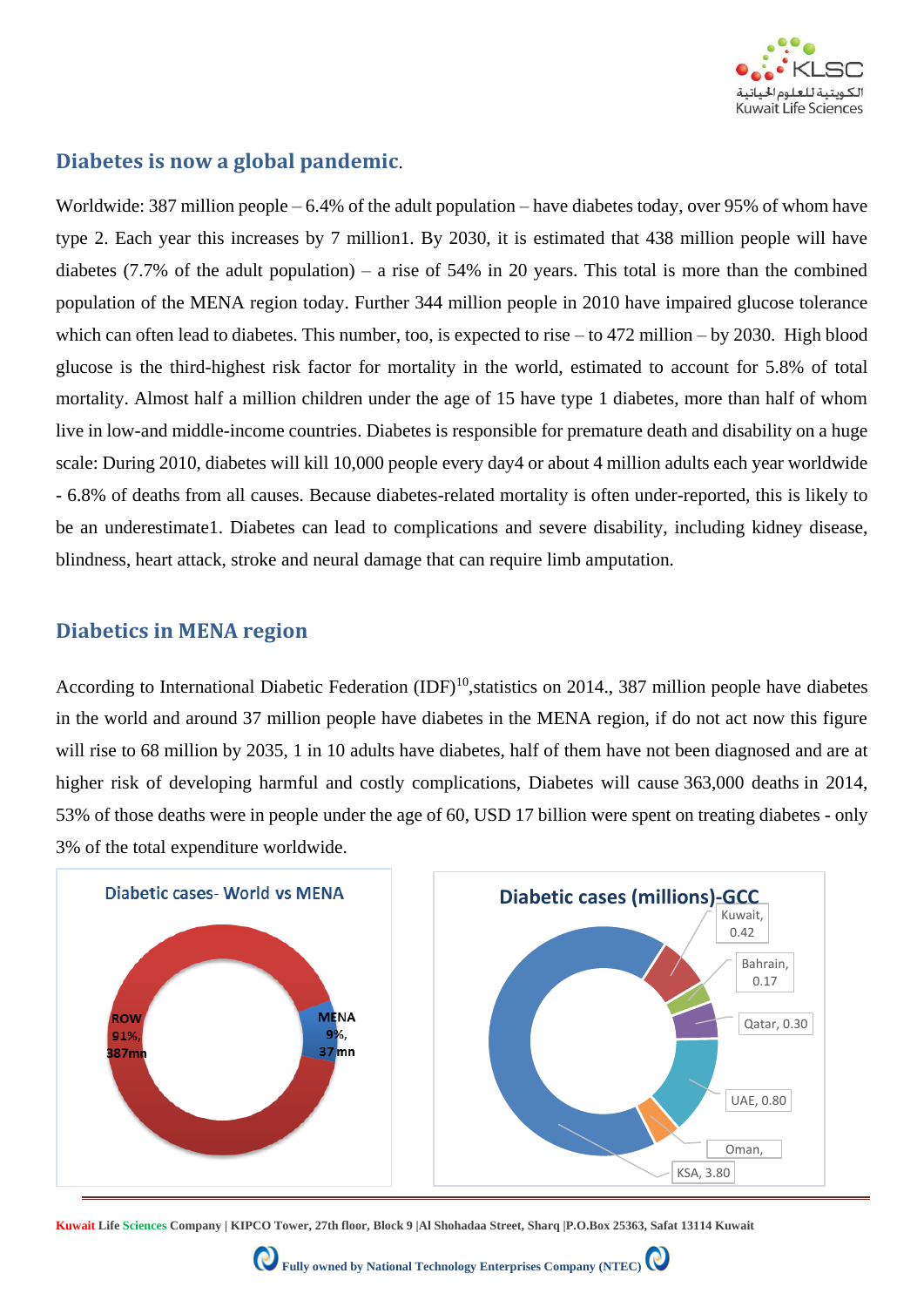

## <span id="page-15-0"></span>**The Potential for diabetes & its cost in the MENA**

The number of diabetes treatment cost calculated by extrapolation of diabetes prevalence rate. Diabetes presents a severe economic burden as patients with diabetes require at least 2-3 times the health care resources compared to people who do not have diabetes. The direct diabetes healthcare expenditure varies across the MENA region due to economic inequalities. In the United Arab Emirates (UAE) treatment costs are USD 1968 per person *vs* USD 181 in Sudan.

*Calculation based on diabetes prevalence rate*

| S.No. | <b>MENA</b>               | <b>Adult</b>                        | <b>Diabetes</b> | Undiagnosed   | <b>Diabetes</b> | <b>Diabetes</b> | <b>Diabetes</b>  | <b>Diabetes</b>            | Cost per | <b>Total</b>   | One in X |
|-------|---------------------------|-------------------------------------|-----------------|---------------|-----------------|-----------------|------------------|----------------------------|----------|----------------|----------|
|       | <b>Countries</b>          | population (20- cases (20- diabetes |                 |               | national        | comparative     | <b>I</b> related | related Deaths berson with |          | <b>Cost</b> in | adults   |
|       |                           | 79) in 1000                         | 79)             | cases (20-79) | prevalence      | prevalence      | <b>deaths</b>    | under the age              | diabetes | lusd           | has      |
|       |                           |                                     |                 |               | (%)             | (%)             | $(20-79)$        | of 60 (%)                  | (USD)    | million        | diabetes |
|       |                           |                                     |                 |               |                 |                 |                  |                            |          |                |          |
|       | Saudi Arabia              | 18546                               | 3806400         | 1549200       | 20.5            | 23.9            | 25527            | 58.5                       | 1067.3   | 4062.571       | 5        |
|       | 2 Kuwait                  | 2373                                | 424000          | 172600        | 17.9            | 23.1            | 1232             | 57                         | 1949     | 826.376        | 6        |
|       | <b>3</b> Bahrain          | 973                                 | 170600          | 69400         | 17.5            | 21.9            | 820              | 70.9                       | 1195.5   | 203.9523       | 6        |
|       | 4 Qatar                   | 1865                                | 303700          | 123600        | 16.3            | 19.8            | 643              | 75.6                       | 2748.2   | 834.6283       | 6        |
|       | <b>5</b> United Arab Er   | 7528                                | 803900          | 327200        | 10.7            | 19              | 1335             | 79.6                       | 1967.4   | 1581.593       | 9        |
|       | <b>6</b> Sudan            | 18620                               | 3007600         | 1503800       | 16.2            | 17.9            | 39227            | 69.1                       | 180.9    | 544.0748       | 6        |
|       | Egypt                     | 49229                               | 7593300         | 3796600       | 15.4            | 16.6            | 72372            | 47.5                       | 213.2    | 1618.892       | 6        |
|       | <b>8</b> Lebanon          | 3443                                | 494300          | 247100        | 14.4            | 14.9            | 6358             | 30.1                       | 834.3    | 412.3945       | 7        |
|       | 9 Oman                    | 2705                                | 220600          | 89800         | 8.2             | 14.5            | 1220             | 53.1                       | 1068.5   | 235.7111       | 12       |
|       | 10 Jordan                 | 4256                                | 378300          | 189100        | 8.9             | 11.5            | 3111             | 48.1                       | 638.7    | 241.6202       | 11       |
|       | 11 Iran                   | 53039                               | 4581600         | 2290800       | 8.6             | 10              | 38079            | 42.4                       | 722      | 3307.915       | 12       |
|       | 12 Libya                  | 3826                                | 326800          | 163400        | 8.5             | 9.8             | 2702             | 44.7                       | 908      | 296.7344       | 12       |
|       | 13 Iraq                   | 17107                               | 1291200         | 645600        | 7.6             | 9.6             | 17773            | 54.1                       | 399.9    | 516.3509       | 13       |
|       | 14 Tunisia                | 7547                                | 704400          | 352200        | 9.3             | 9.4             | 5123             | 40.2                       | 418.6    | 294.8618       | 11       |
|       | <b>15</b> State of Palest | 2141                                | 140900          | 70400         | 6.6             | 9.2             |                  |                            | O        |                | 15       |
|       | 16 Syrian Arab Re         | 11838                               | 875700          | 437900        | 7.4             | 8.8             | 8013             | 46.9                       | 181.2    | 158.6768       | 14       |
|       | 17 Afghanistan            | 13087                               | 805200          | 402600        | 6.2             | 8.1             | 18514            | 72.3                       | 101.8    | 81.96936       | 16       |
|       | 18 Morocco                | 20844                               | 1552200         | 776100        | 7.5             | 7.9             | 9518             | 42.8                       | 289.2    | 448.8962       | 13       |
|       | 19 Pakistan               | 102125                              | 6943800         | 3471900       | 6.8             | 7.9             | 87548            | 52.7                       | 55.7     | 386.7697       | 15       |
|       | 20 Algeria                | 25215                               | 1649100         | 824500        | 6.5             | 7.3             | 14044            | 46.1                       | 422.9    | 697.4044       | 15       |

The economic disparity and the different prevalence of diabetes between Egypt and Saudi Arabia affects their healthcare expenditure for diabetes. Based on a large population study on global health care in diabetes, Saudi Arabia's healthcare expenditure for diabetes per person has reached USD 1068, which is around 21% of total healthcare expenditure. On the other hand, Egypt's healthcare expenditure for diabetes has reached only USD 213 per person which is around 16% of total healthcare expenditure. It is difficult to assess the exact economic burden of diabetes in each individual country across the region because not a single country has optimally

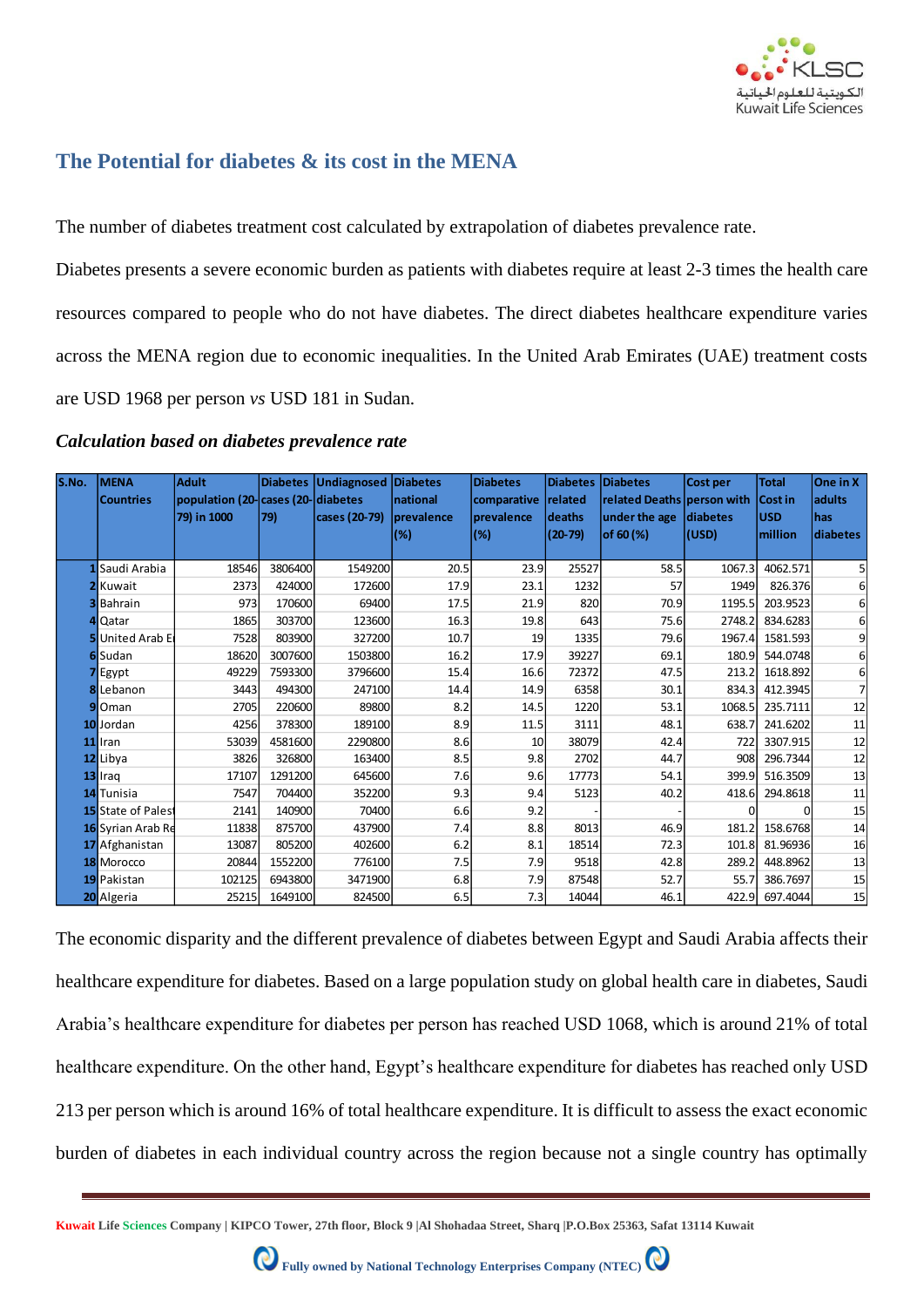

invested in accordance to the magnitude of its diabetic epidemic. Further investigations needs to be conducted to identify risk factors within the region that propagate the diabetes epidemic and optimal healthcare strategies and investments tailored specifically to each country.

## MENA region diabetes related healthcare expenditure<sup>11</sup>

When comparing OECD and GCC countries, there is a large gap in healthcare expenditure even though some GCC states surpass OECD's GDP per capita. High incomes states such as, Kuwait, the UAE, and Qatar's per capita health expenditures were USD 1500, 1640, and 1776, respectively, compared to an average of USD 4593 in OECD countries.

This underinvestment in health care is likely the responsible for diabetes being the fifth leading cause of death in 2010 in the MENA region compared with  $11<sup>th</sup>$  place in the 1990s. Epidemiological studies have noted that in high income countries, such as Oman, only 2% of the diabetes population surveyed had their blood glucose levels controlled. Such studies indicate the dire need for MENA countries, especially the GCC states, to invest in primary healthcare, outreach programs, lifestyle coaching, and self-management education to produce long term healthy gains. This will not only enhance the longevity and quality of life of patients with diabetes but also ultimately reduce the economic burden of healthcare expenditure.

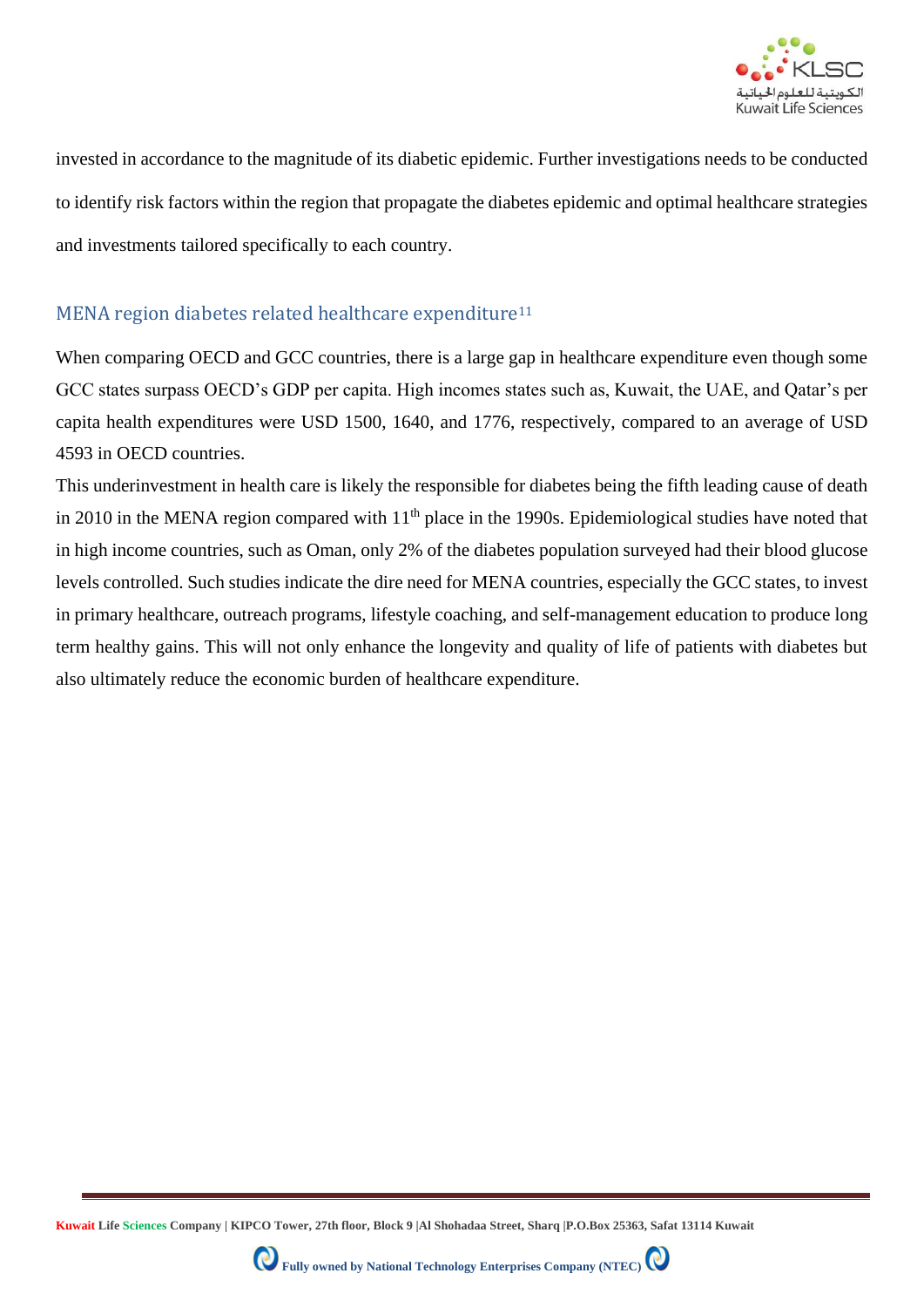

# <span id="page-17-0"></span>**Appendix-1: Overweight & Obesity Ranking**

<span id="page-17-1"></span>GCC Vs World<sup>7</sup>

|            |         |             | Overweight               |      |      |            |         |             | <b>Obesity</b> |                          |      |
|------------|---------|-------------|--------------------------|------|------|------------|---------|-------------|----------------|--------------------------|------|
|            |         |             |                          |      |      |            |         |             |                |                          |      |
| <b>GCC</b> | World   | Country     | % of Prevalence-Both Sex |      |      | <b>GCC</b> | World   | Country     |                | % of Prevalence-Both Sex |      |
| Ranking    | Ranking | <b>Name</b> | Average                  | Low  | High | Ranking    | Ranking | <b>Name</b> | <b>Average</b> | Low                      | High |
|            |         | 3 Qatar     | 78.1                     | 73.1 | 82.9 |            |         | 8 Qatar     | 42.3           | 35.9                     | 48.4 |
|            |         | 6 Kuwait    | 75.4                     | 71.3 | 79.4 |            |         | 11 Kuwait   | 39.7           | 33.8                     | 45.3 |
|            |         | 10 UAE      | 74.0                     | 69.6 | 78.3 |            |         | 13 UAE      | 37.2           | 30.9                     | 43.4 |
|            |         | 13 Bahrain  | 71.7                     | 67.4 | 76.2 |            |         | 17 Bahrain  | 35.1           | 29.9                     | 40.7 |
|            |         | 15 KSA      | 69.6                     | 65.1 | 74.4 |            |         | 18 KSA      | 34.7           | 29.6                     | 40.1 |
| 61         |         | 21 Oman     | 67.4                     | 62.8 | 71.9 | 6          |         | 25 Oman     | 30.9           | 25.5                     | 36.4 |

## <span id="page-17-2"></span>Top 10 countries in World<sup>7</sup>

| Overweight |              |         |                          |      |  |  |  |  |  |
|------------|--------------|---------|--------------------------|------|--|--|--|--|--|
|            |              |         |                          |      |  |  |  |  |  |
| World      | Country      |         | % of Prevalence-Both Sex |      |  |  |  |  |  |
| Ranking    | <b>Name</b>  | Average | Low                      | High |  |  |  |  |  |
|            | 1 Cook Islan | 81.0    | 77.6                     | 84.8 |  |  |  |  |  |
|            | 2 Palau      | 79.3    | 75.5                     | 83.0 |  |  |  |  |  |
|            | 3 Qatar      | 78.1    | 73.1                     | 82.9 |  |  |  |  |  |
|            | 4 Nauru      | 77.8    | 72.6                     | 82.9 |  |  |  |  |  |
|            | 5 Marshall I | 75.8    | 71.3                     | 80.0 |  |  |  |  |  |

**6 Kuwait 75.4 71.3 79.4** 6 Niue 43.2 37.8 48.8 7 Niue | 74.9 70.9 79.2 | 7 Marshall | 42.8 37.3 48.5 8|Tonga | 74.8| 70.0| 79.3| | 8|**Qatar** | 42.3| 35.9| 48.4 9|Samoa | 74.3| 69.7| 79.2| 9|Kiribati | 40.6| 34.8| 46.8 **10 UAE 74.0 69.6 78.3** 10 Tuvalu 40.3 34.2 46.7

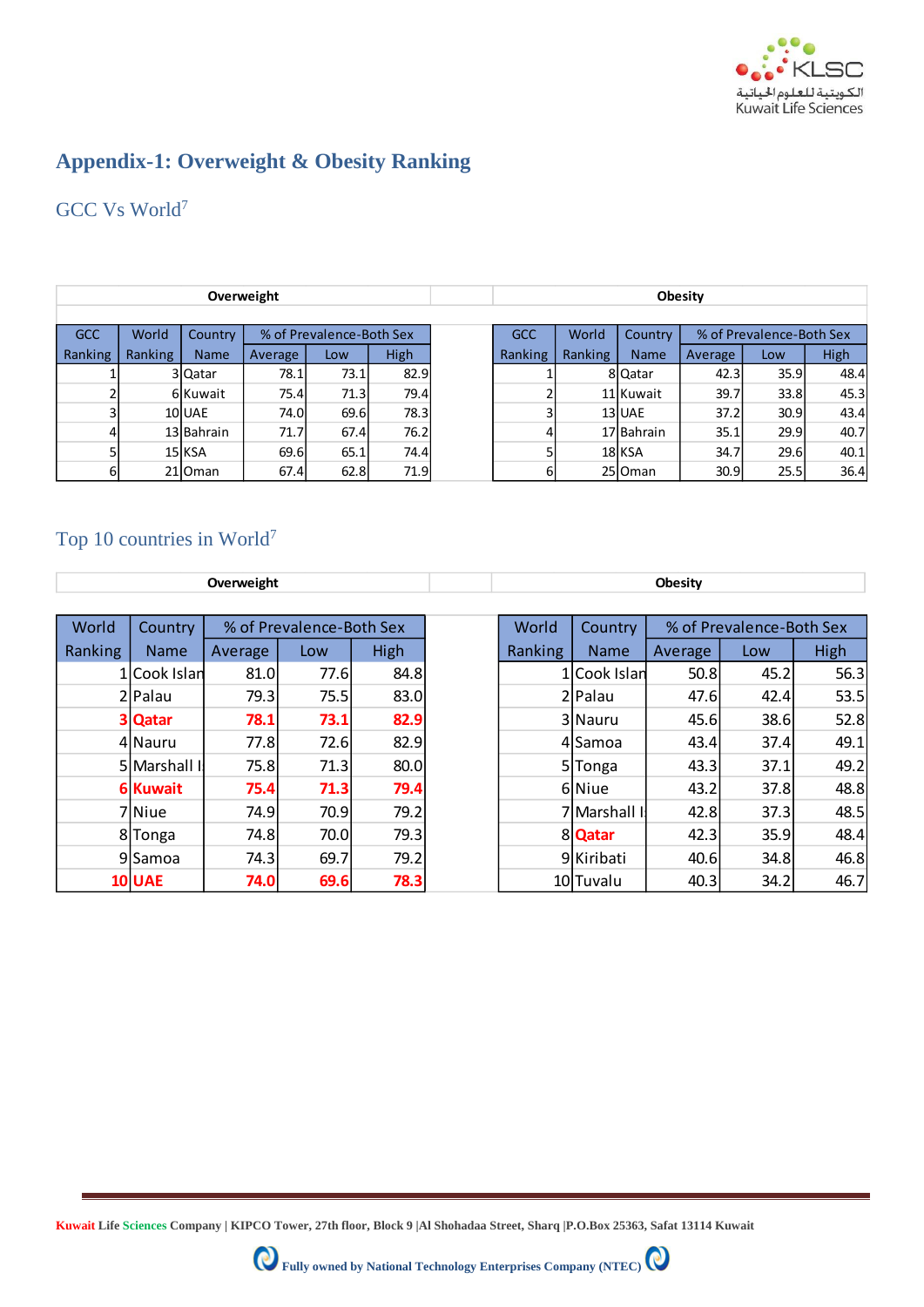

# <span id="page-18-0"></span>**Appendix-2: Diabetes Ranking**

|           | <b>Top 20 Countries</b>                    |              | <b>MENA-GCC Ranking</b> |                               |                              |                               |              |  |  |
|-----------|--------------------------------------------|--------------|-------------------------|-------------------------------|------------------------------|-------------------------------|--------------|--|--|
| S.<br>No. | <b>World Top 20</b><br><b>Country Name</b> | $CP*in$<br>% | World<br><b>Ranking</b> | <b>MENA</b><br><b>Ranking</b> | <b>GCC</b><br><b>Ranking</b> | <b>Country</b><br><b>Name</b> | $CP*in$<br>% |  |  |
|           | 1.0 Marshall Islands                       | 37.1         | 7                       | 1                             |                              | $1$ KSA                       | 23.9         |  |  |
|           | 2.0 Micronesia                             | 36.3         | 10                      | 2                             |                              | 2 <b>Kuwait</b>               | 23.1         |  |  |
|           | 3.0 Tokelau                                | 29.6         | 11                      | 3                             |                              | 3 <b>Bahrain</b>              | 21.9         |  |  |
|           | 4.0 Kiribati                               | 26.4         | 15                      | 4                             |                              | 4 Qatar                       | 19.8         |  |  |
|           | 5.0 Cook Islanda                           | 25.5         | 16                      | 5                             |                              | 5 <b>UAE</b>                  | 19.0         |  |  |
|           | <b>6.0</b> French Polynesia                | 24.4         | 18                      | 6                             |                              | Sudan                         | 17.9         |  |  |
|           | 7.0 Saudi Arabia                           | 23.9         | 20                      | 7                             |                              | Egypt                         | 16.6         |  |  |
|           | 8.0 Vanuatu                                | 23.7         | 26                      | 8                             |                              | Lebanon                       | 14.9         |  |  |
|           | 9.0 Nauru                                  | 23.3         | 29                      | 9                             |                              | 6 <b>Oman</b>                 | 14.5         |  |  |
|           | 10.0 Kuwait                                | 23.1         | 52                      | 10                            |                              | Jordan                        | 11.5         |  |  |
|           | 11.0 Bahrain                               | 21.9         | 64                      | 11                            |                              | Iran                          | 10.0         |  |  |
|           | 12.0 Mauritius                             | 21.2         | 68                      | 12                            |                              | Libya                         | 9.8          |  |  |
|           | 13.0 New Caledonia                         | 20.1         | 72                      | 13                            |                              | Iraq                          | 9.6          |  |  |
|           | 14.0 Guam                                  | 20.1         | 75                      | 14                            |                              | <b>Tunisia</b>                | 9.4          |  |  |
|           | 15.0 Qatar                                 | 19.8         | 83                      | 15                            |                              | Palestine                     | 9.2          |  |  |
|           | <b>16.0 United arb emirates</b>            | 19.0         | 86                      | 16                            |                              | Syrian                        | 8.8          |  |  |
|           | 17.0 Palau                                 | 18.5         | 95                      | 17                            |                              | Yemen                         | 8.3          |  |  |
|           | 18.0 Sudan                                 | 17.9         | 99                      | 18                            |                              | Pakistan                      | 7.9          |  |  |
|           | 19.0 Malaysia                              | 17.6         | 100                     | 19                            |                              | Morocco                       | 7.9          |  |  |
|           | 20.0 Egypt                                 | 16.6         | 111                     | 20                            |                              | Algeria                       | 7.3          |  |  |

\*CP- Comparative prevalence

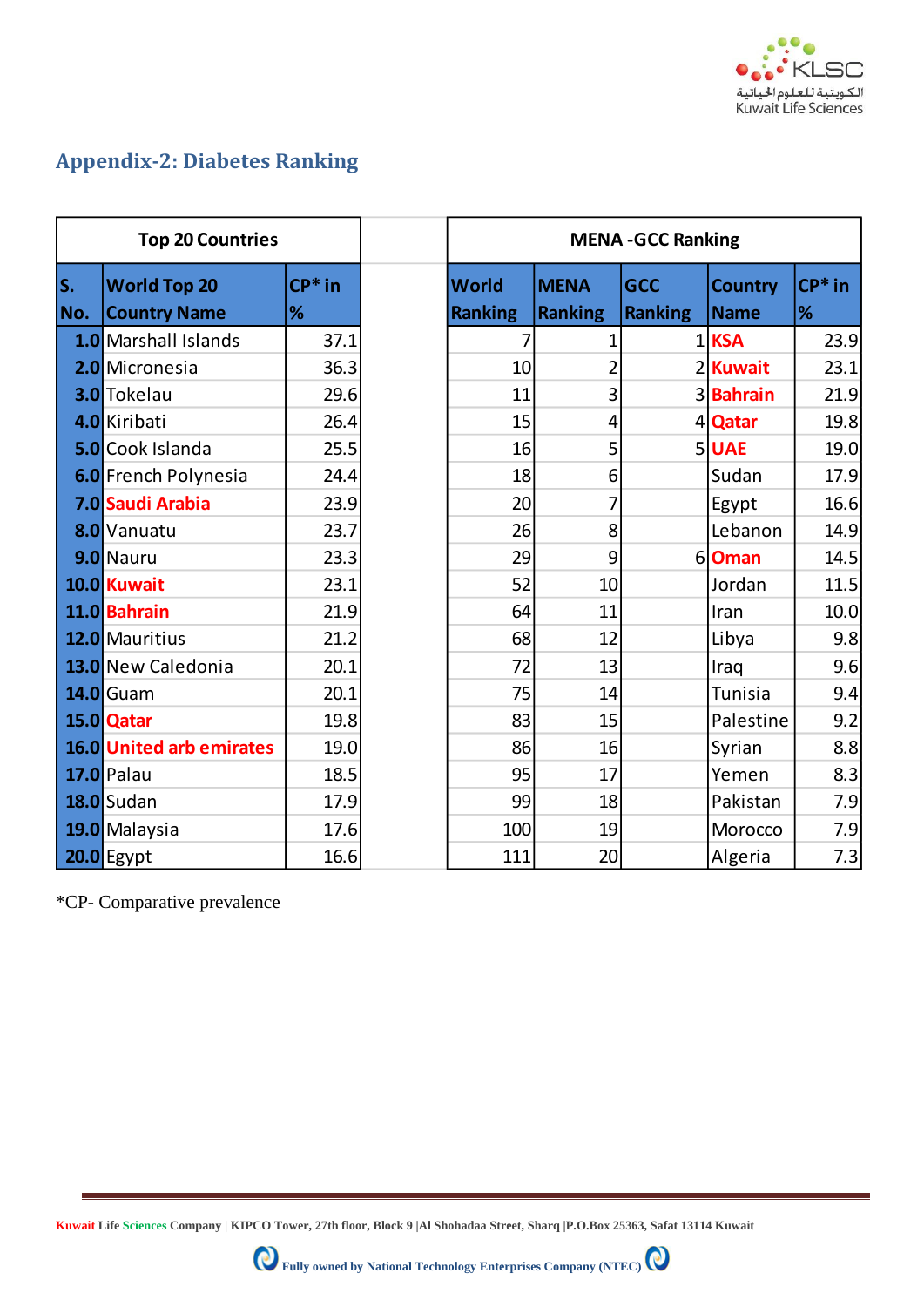

## <span id="page-19-0"></span>**About Kuwait Life Sciences Company (KLSC):**

KLSC focuses on healthcare innovative concepts and demanded services which have a clear and unmet need in the Middle East and North Africa (MENA) region. KLSC has been designed as an integrated healthcare company building unique projects and is considered one of the pioneer venture capitalist and private equity companies in the Middle East that invests globally and operates regionally seeking to advance healthcare services and systems within the region. KLSC supports both public and private sector stakeholders to access emerging technologies, establish unique projects and adapt best practices prevailing in today's healthcare field. KLSC operates in healthcare investment, life sciences training, medical technology and pharmaceutical distribution.

Kuwait Life Sciences (KLSC) was established in 2010, with a paid up capital of 15 million Kuwait Dinars (KD) which is equivalent to approximately \$53 million US Dollars. KLSC is fully owned by National Technology Enterprises Company. National Technology Enterprises Company (NTEC) was incorporated in November of 2002, by the Kuwait Council of Ministers as a fully owned company by the Kuwait Investment Authority (KIA), the sovereign wealth fund of the State of Kuwait. Capitalized at 100 million Kuwait Dinars (KD) which is equivalent to approximately \$350 million US Dollars, NTEC aims to play a vital role in servicing major stakeholders in Kuwait and the Middle East region with their technology requirements.

#### <span id="page-19-1"></span>**About the Author:**

Dr. [Razouki](http://kw.linkedin.com/in/razouki) is the current Chief Business Development Officer of Kuwait Life Sciences [Company](http://www.klsc.com.kw/) (KLSC) where he is responsible for identifying new business opportunities for all KLSC subsidiary companies as well as sourcing investments opportunities for KLSC.

An Oral and Maxillofacial surgeon by training, Dr. Razouki has completed clinical rotations at the world's top hospitals including New York Presbyterian Hospital of Columbia University Medical Center, Harlem Hospital, Cleveland University Hospital of Case Western Reserve University and Mass General Hospital of Harvard University.

A graduate of [Columbia](http://www7.gsb.columbia.edu/video/v/node/2567) Business School, Dr. Razouki is the first ever Arab national to receive an MBA with a focus on Healthcare Management and Finance.